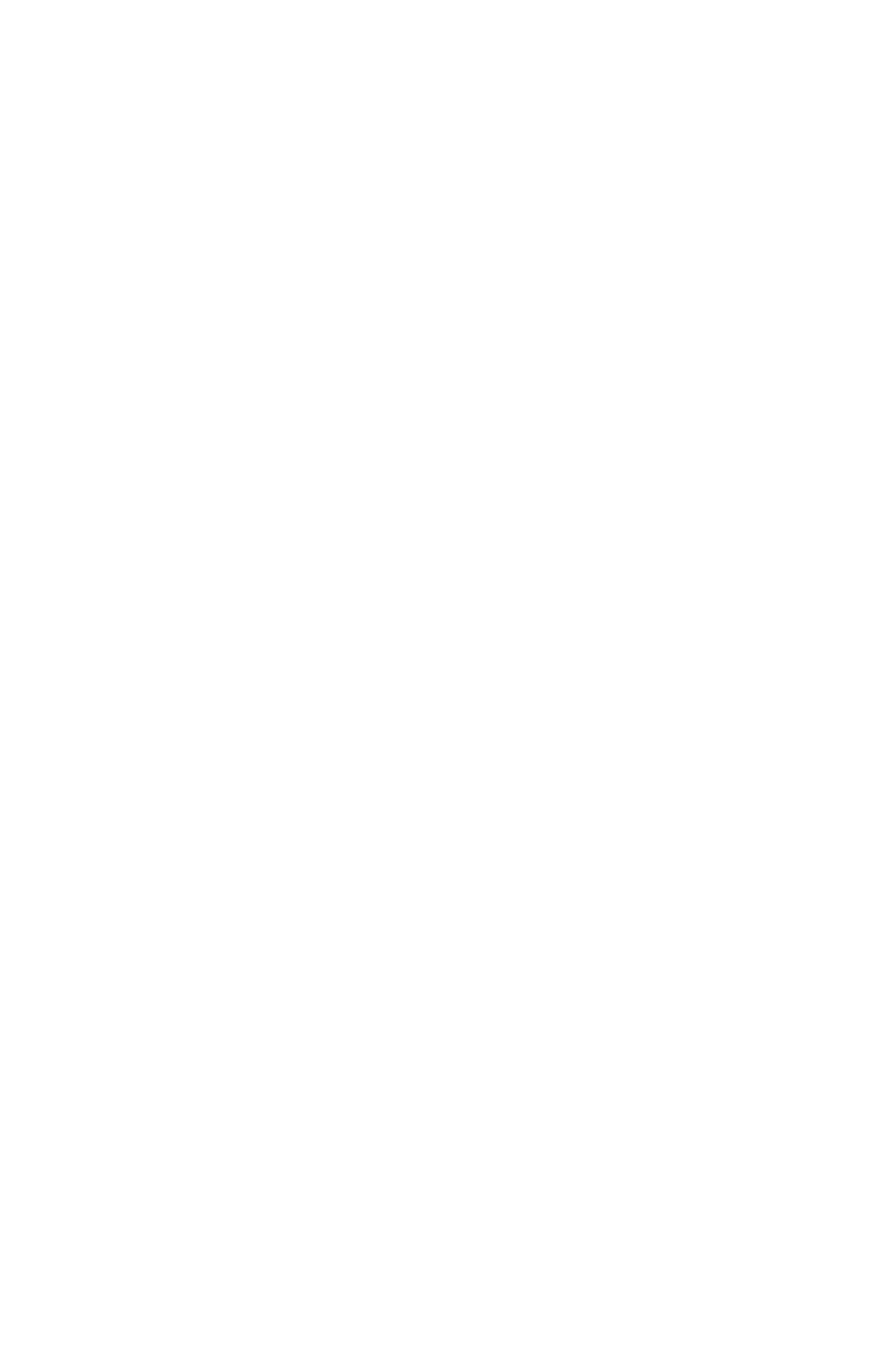# **Table of Contents**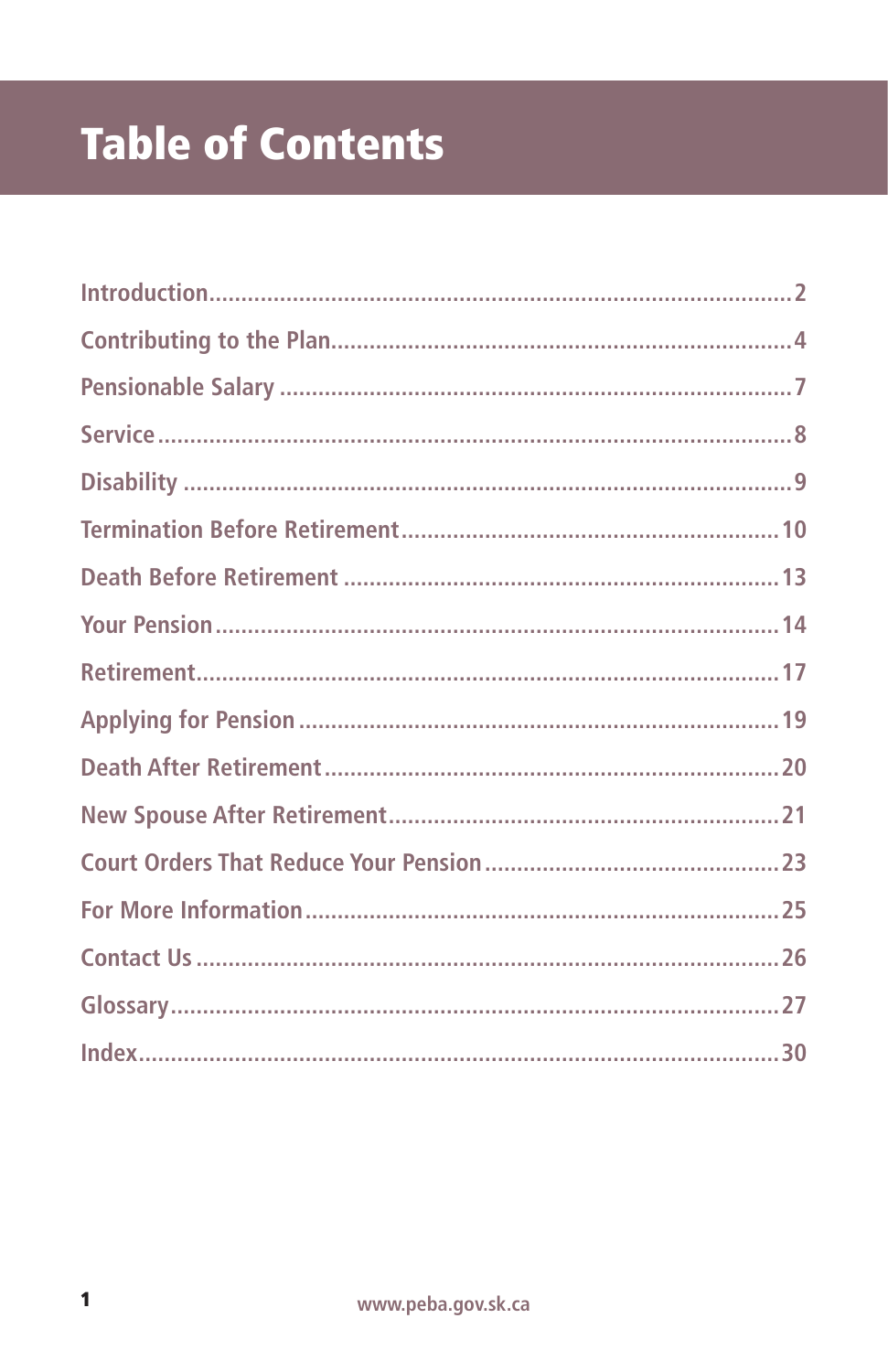## Introduction

This booklet provides an overview of the main provisions of PEBA defined benefit plans at December 2009. These plans include The Public Service Superannuation Plan (PSSP), The Anti-Tuberculosis League Superannuation Plan, The Saskatchewan Transportation Company Superannuation Plan and The Liquor Board Superannuation Plan. Unless otherwise noted, the phrases PSSP and the Plan refer to all these plans.



This booklet does not include every detail of the Plan. In case of error or discrepancy, the terms of The Public Service Superannuation Act, The Superannuation (Supplementary Provisions) Act, and their related regulations apply.

## ABOUT THE PLAN

PSSP was established on May 1, 1927. The enrolment of new members terminated with the creation of The Public Employees Pension Plan (PEPP) on October 1, 1977. You are a member of PSSP if you became a permanent or labour service employee before October 1, 1977 and you did not elect to transfer to PEPP.

The Plan's purpose is to provide members with retirement income. PSSP also provides benefits in the event of death, disability and termination of employment.

PSSP is a registered pension plan under the *Income Tax Act* (Canada). It is governed by The Public Service Superannuation Act, The Superannuation (Supplementary Provisions) Act, and their related regulations.

### OPERATING THE PLAN

The Public Service Superannuation Board (the Board) is responsible for the administration of PSSP.

The Public Employees Benefits Agency (PEBA) provides record keeping and day to day administration of the Plan.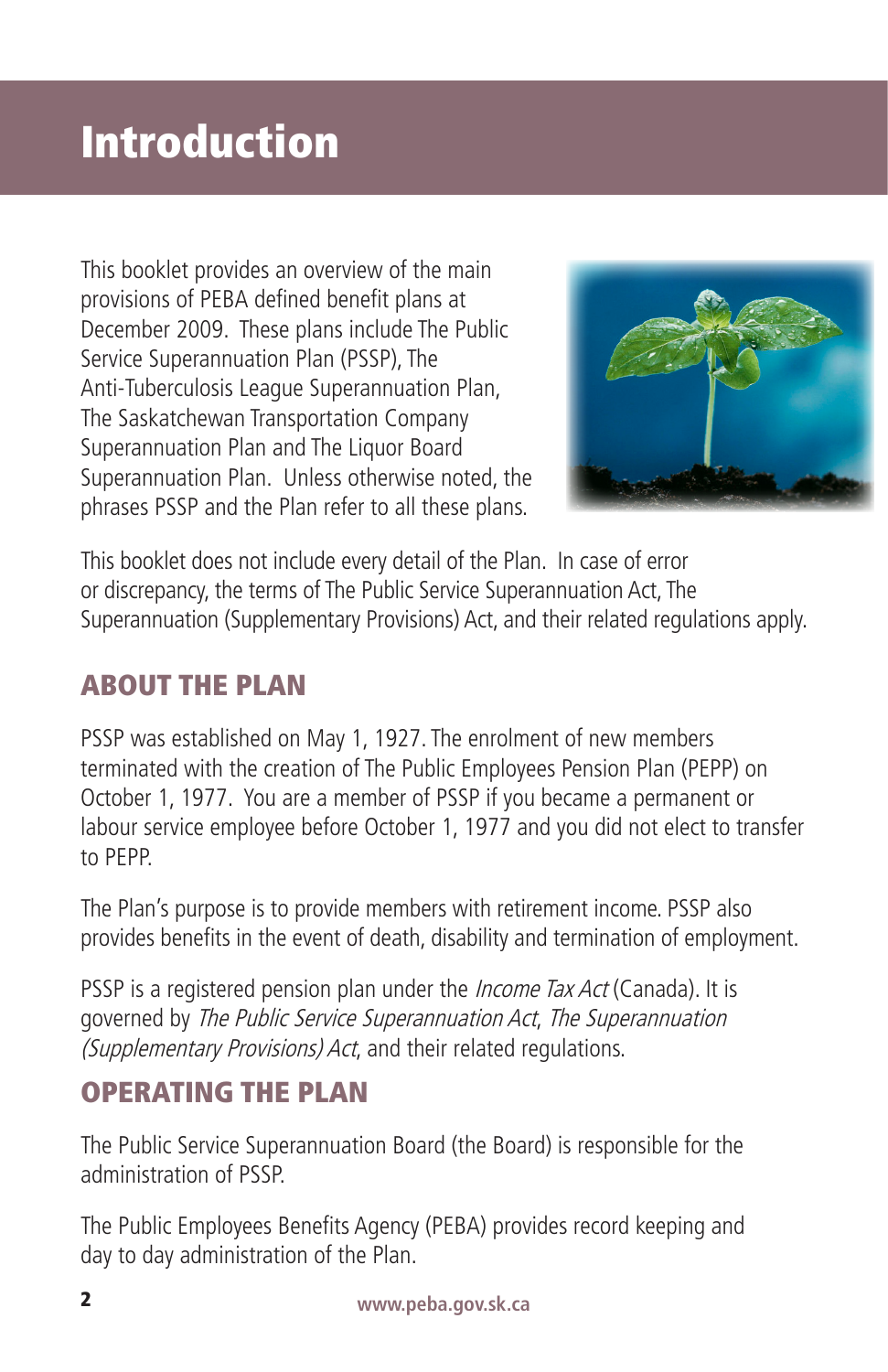### THE MEANING OF RETIREMENT

Retirement means that you have elected to terminate your employment (stop working) with a PSSP employer and receive a pension from the Plan.

## FORMS OF PENSION

Before you retire you must choose the retirement option that best meets your retirement needs. The option you choose determines the amount of pension you will receive and the amount of pension your spouse will receive in the event of your death. The option you choose also determines if your dependent children receive a dependent children's allowance, in the event of your death.

When you retire, you will receive your lifetime pension from PSSP. Your lifetime pension will be paid to you for as long as you live.

If you have a spouse at retirement, you and your spouse will receive a joint pension. With a joint pension, in the event of your death following retirement, your spouse would be entitled to a survivor benefit of at least 60 per cent of your lifetime pension.

You may increase the survivor benefit to 75 per cent or 100 per cent of your lifetime pension. Generally, the higher the survivor benefit percentage, the smaller your monthly pension will be.

If you retire before age 65, you are entitled to a bridge benefit payable to the end of the month you turn 65. You may choose to receive an Enhanced Bridge Benefit to age 65.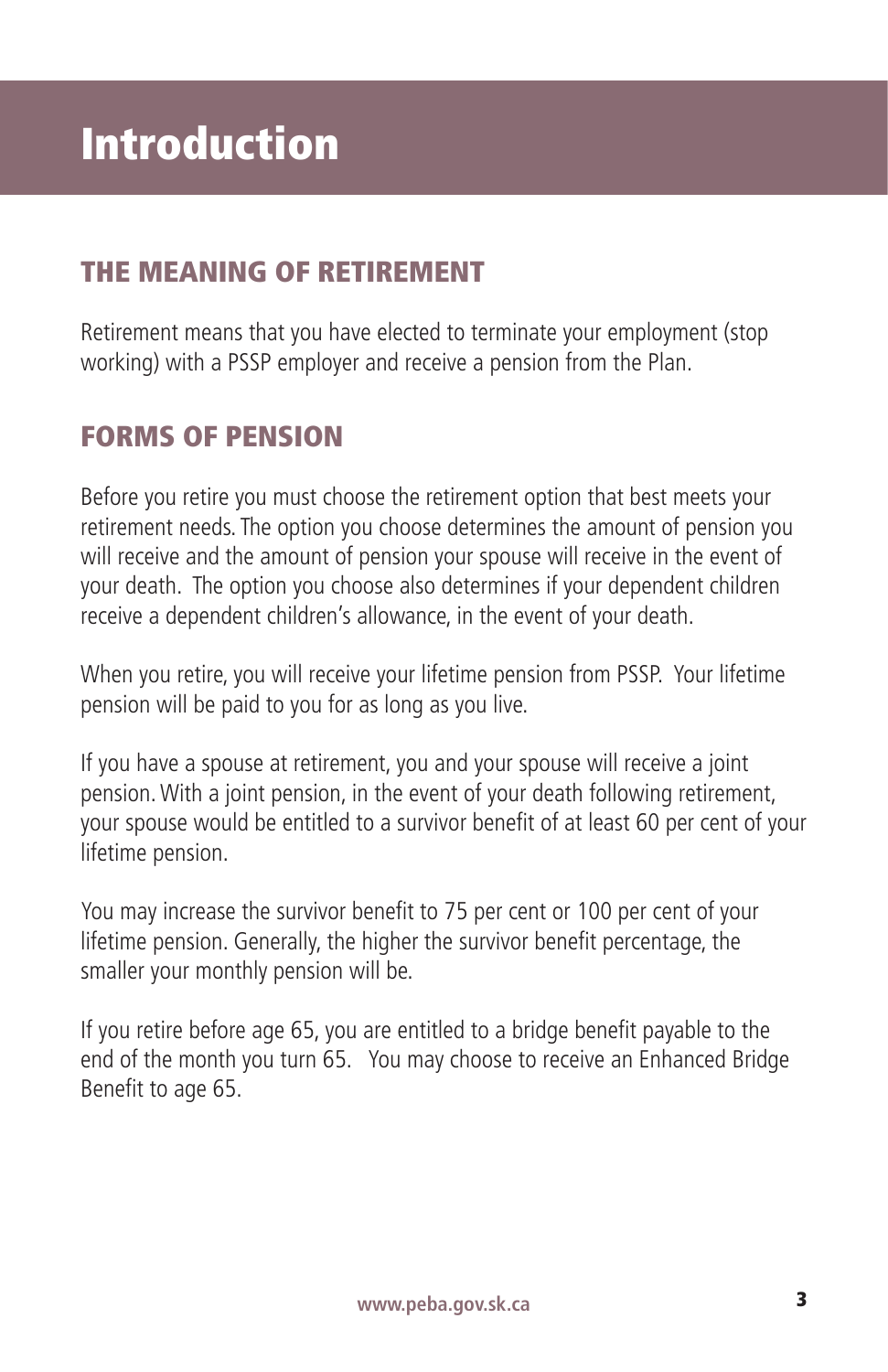## REQUIRED CONTRIBUTIONS

How your contributions are calculated:



the Year's Maximum Pensionable Earnings (YMPE)

Your *contribution rate* is based on your age at the date you started contributing to the Plan.

| <b>Your Contribution Rate</b> |
|-------------------------------|
| 7%                            |
| 8%                            |
| 9%                            |
|                               |

The *YBE* and *YMPE* are determined annually by the Canada Pension Plan (CPP). The current amount for each is posted on our website.

The *Income Tax Act* (Canada) limits the maximum pension that can be accrued. Contributions in excess of this salary limit are not permitted. This amount also changes annually and is posted on our website.

You are required to contribute to the Plan until your date of termination of employment or the date you reach 35 years of pensionable service. The payment of your pension is guaranteed by the Government of Saskatchewan.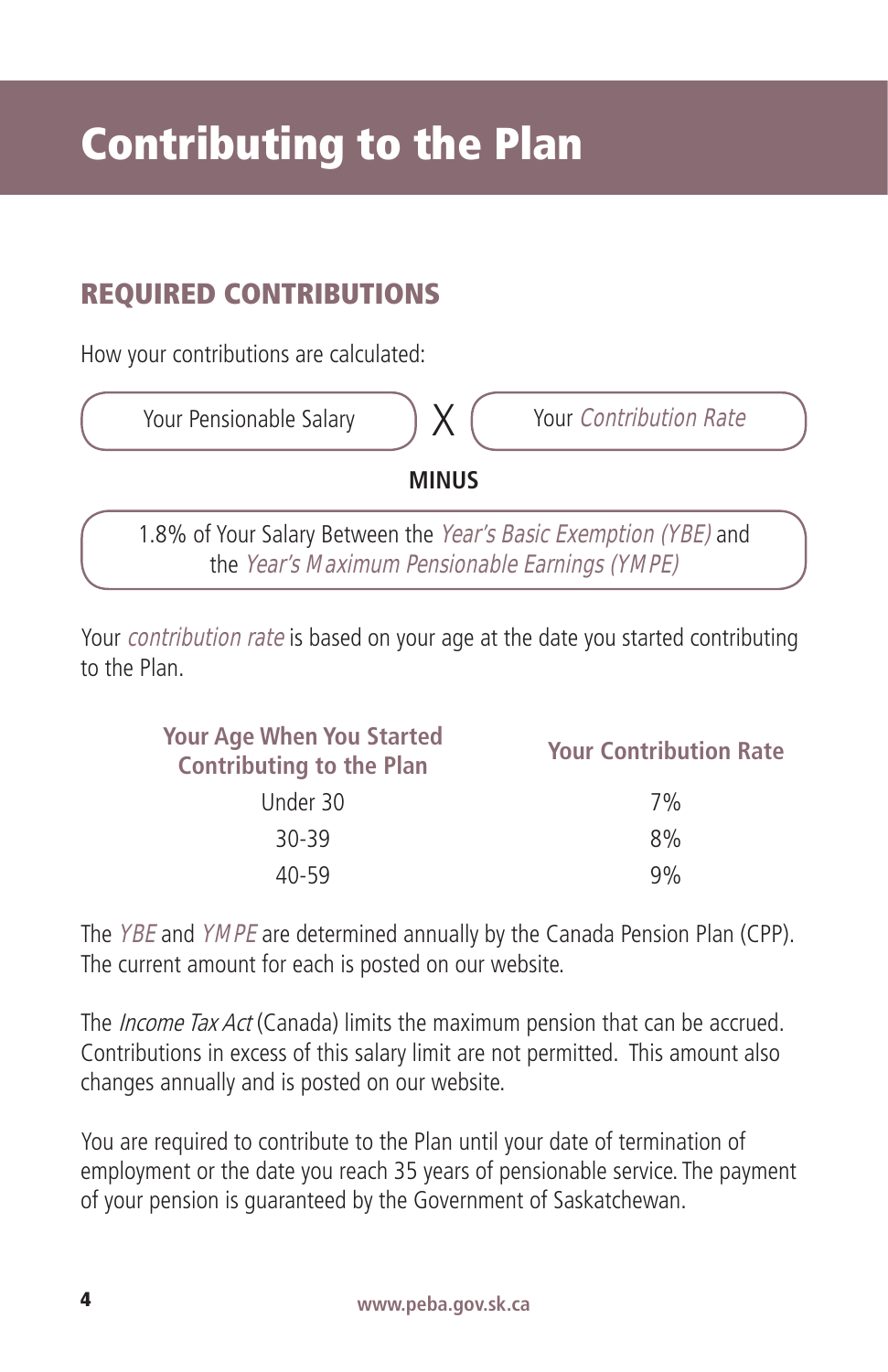If, for example, you joined the Plan at age 32, and your annual salary is \$48,000, your contributions to the pension plan would be calculated as follows:



**Your contributions for 2009 = \$3,069.60**



#### VARIABLE HOURS

If you choose to work less than normal full time hours through a job share or variable hours of work option, your contributions to the Plan and pensionable service will be pro-rated, based on the salary you actually earn and the time you actually work.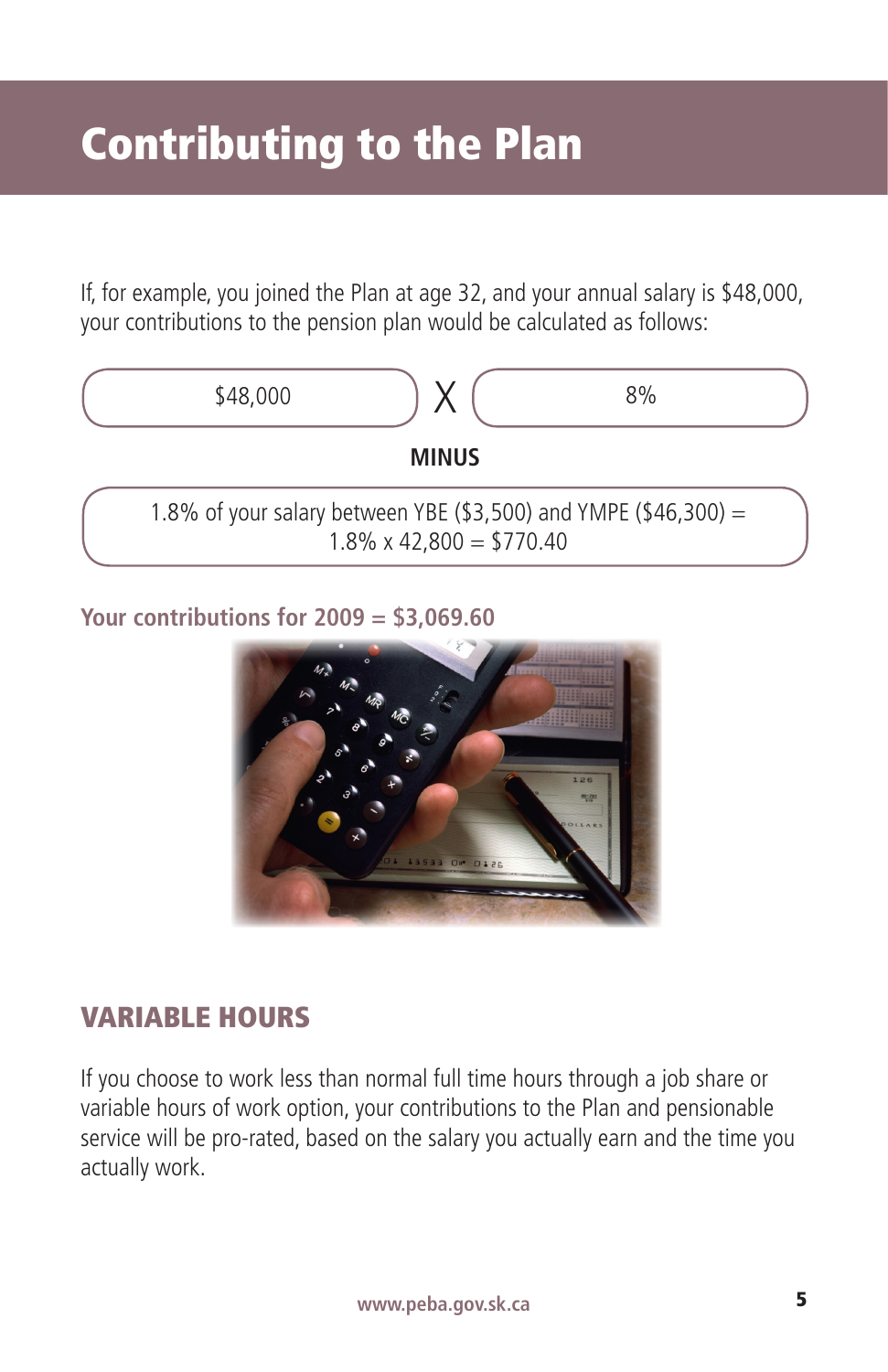## Contributing to the Plan

## CONTRIBUTING FOR LEAVE OF ABSENCE

If you take an approved leave of absence, you are required to contribute to the Plan for the period of leave. The following payment options are available to you:

- lump-sum payment payable upon your return from the leave;
- installments through payroll deduction upon your return from the leave, not to exceed the number of months of the approved leave; or
- application to the Public Service Superannuation Board to contribute on a current basis during the period of leave.

Contributions for the period of leave are based on the salary immediately prior to the commencement of the leave.

## LEAVE OF ABSENCE MAXIMUMS

You may contribute for a maximum of five years of accumulated leaves of absence. This maximum may be increased by an additional three years for parental leaves.

The accumulation of leave for this maximum includes any period of leave after December 31, 1991. Union leave, disability and Workers' Compensation are not considered leaves of absence in this situation.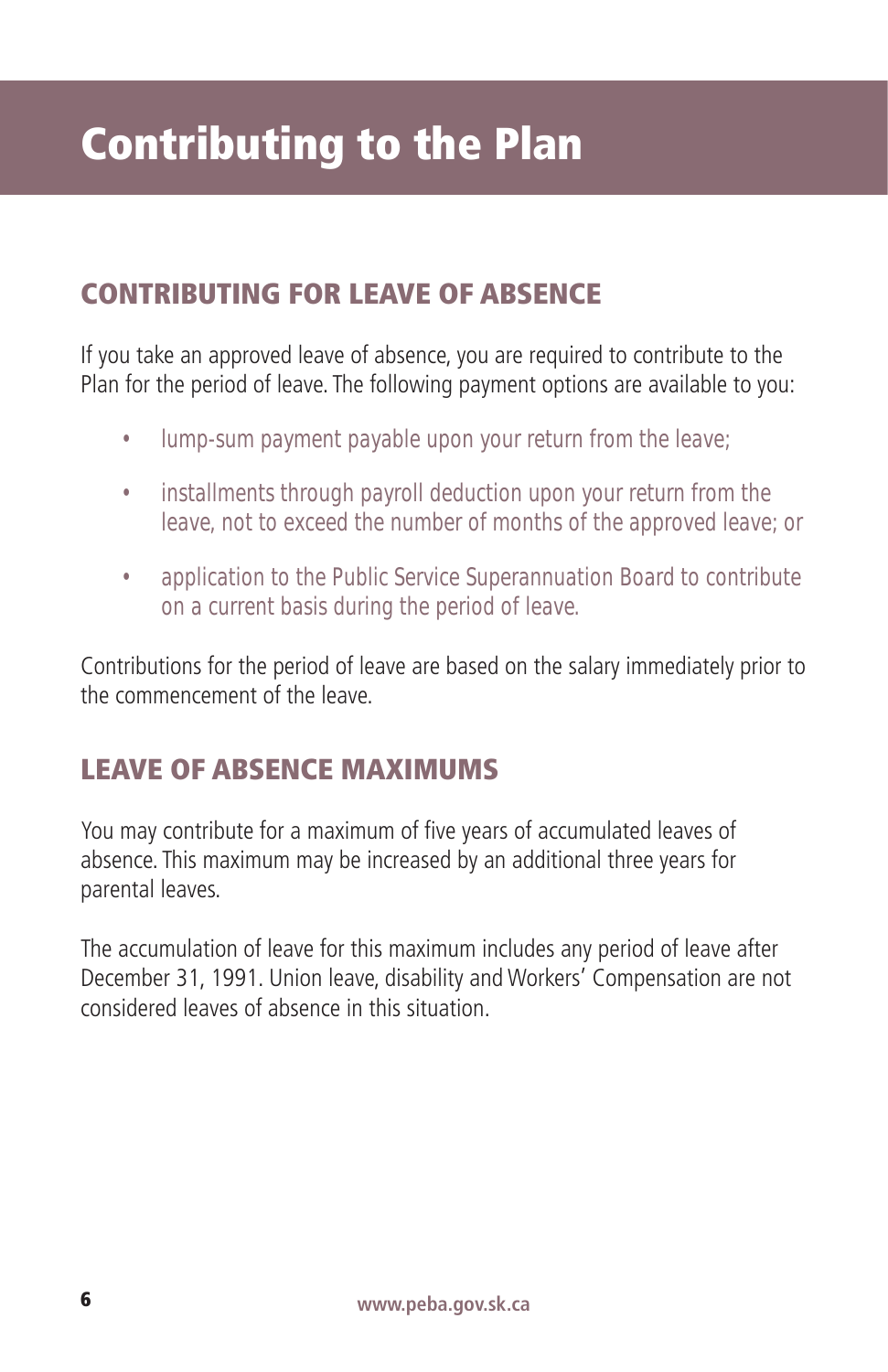# Pensionable Salary

## INCLUDED SALARY

Pensionable salary is used to determine your Highest Average Salary at retirement. You contribute to the Plan based on your pensionable salary.

Your pensionable salary includes:

- basic/regular remuneration for the position;
- any salary reclassification associated with an individual's job classification;
- any salary associated with market circumstance supplements that are paid to an employee to recognize temporary market conditions;
- any bonuses or merit pay (either in a lump sum or as a salary increase) payable to the individual;
- any lump-sum payment due to settlement of union agreements; and
- Instructors Regular Salary.

#### EXCLUDED SALARY

Your pensionable salary does not include:

- overtime pay;
- pay for temporary performance of higher duties (i.e., T.P.H.D.);
- payment in lieu of any benefit;
- payout of any unused vacation entitlement, either in a particular year or when the individual chooses to retire;
- time in lieu payouts; or
- any payment that is not part of your regular salary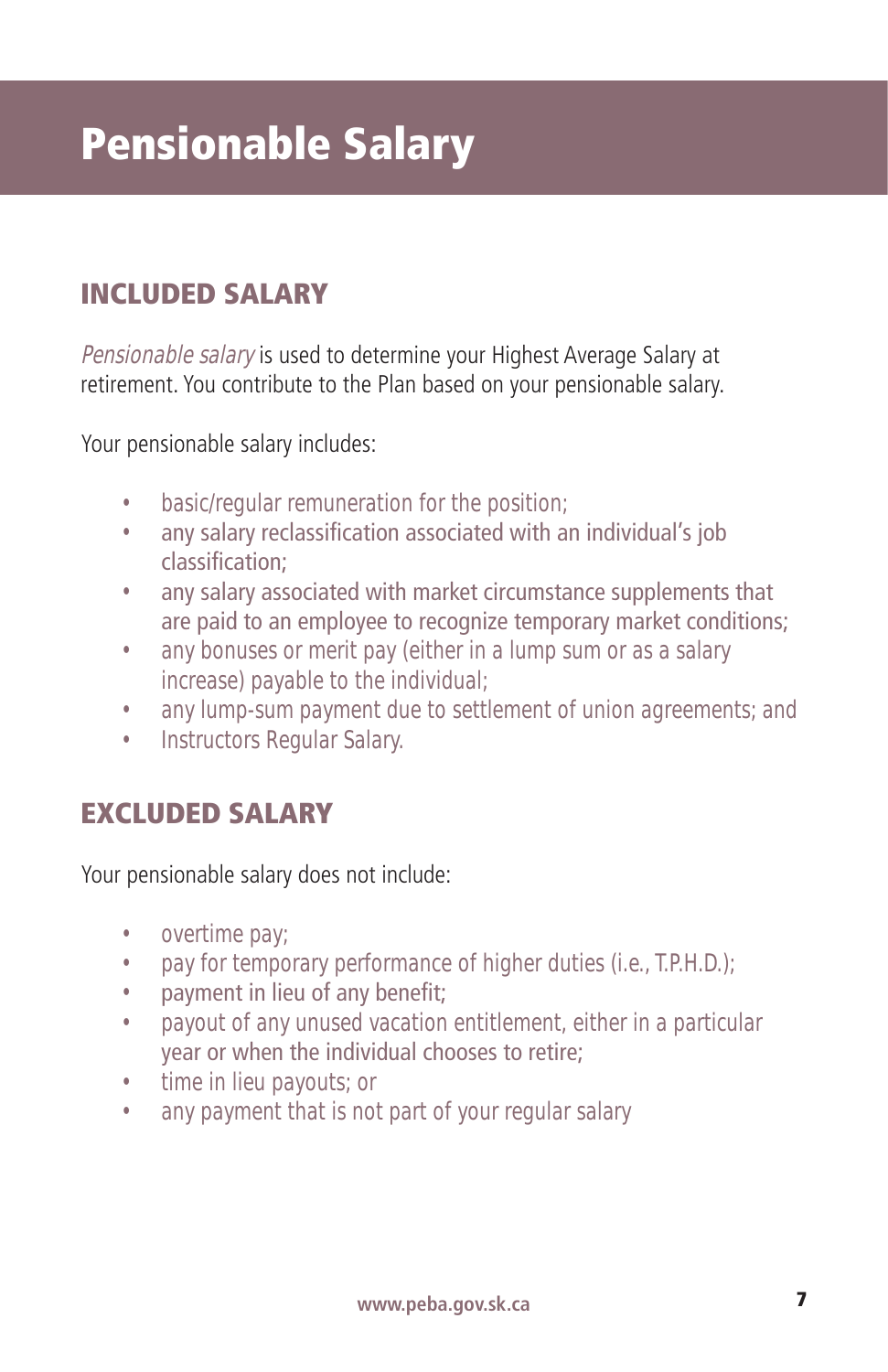## **Service**

## ELIGIBILITY SERVICE

Eligibility service is used to determine your eligibility for retirement. This type of service is the total number of years and portions of years that you work for a participating employer.

#### PENSIONABLE SERVICE

You receive *pensionable service* based on the number of years and portions of years in which you make contributions to the Plan. Pensionable service is used to calculate your pension, and includes:

- time you worked for a participating employer and contributed to the Plan;
- leaves of absence for which you made contributions; and
- service that you have purchased.

#### PURCHASING PRIOR SERVICE

You may be eligible to purchase prior service for which contributions were not made to the Plan or which were previously refunded.

In order to be eligible to purchase previous service you must be an active member of the Plan, have less than 35 years of pensionable service, and you must make application prior to the first day of the last month of your employment.

Pensionable service eligible for purchase includes:

- previous employment with a Saskatchewan Government Ministry, Board, Bureau, Commission, Crown Corporation or Agency of the Government of Saskatchewan. This employment may have been permanent, temporary, provisional, casual, part-time or seasonal; and
- previous periods of employment for which you received a refund of your contributions and interest.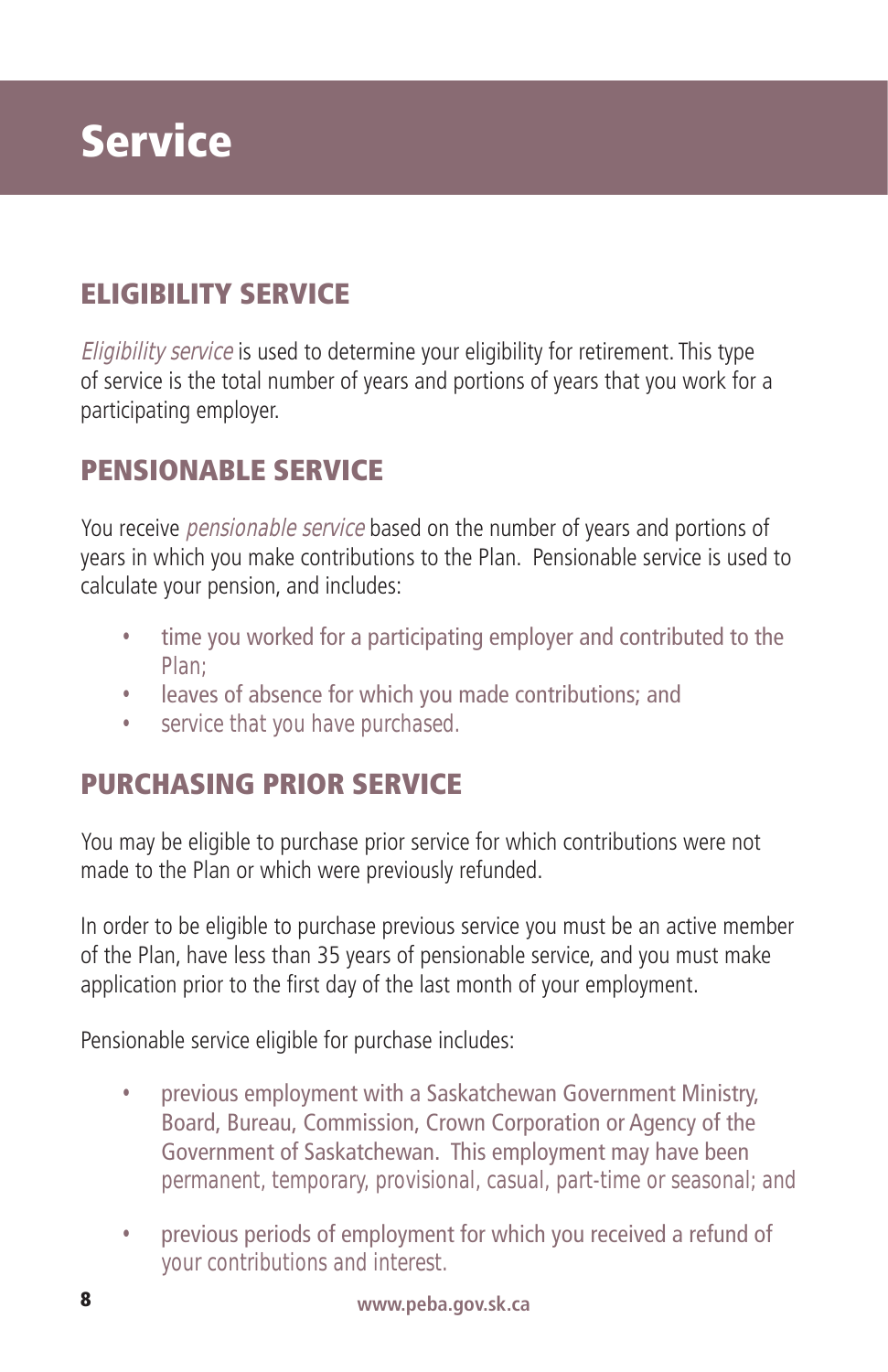# **Disability**

## DISABILITY PENSION

If you become incapacitated for all employment purposes because of ill health or disability, (permanently disabled) you may apply for an unreduced pension if you have 15 years of service.

If you are insured under a long term disability plan, you should investigate your options under that plan before you choose early retirement.

While in receipt of benefits under the Public Employees Disability Income Plan or the Saskatchewan Government Employees' Union Long Term Disability Plan, a pension contribution will be deducted from your insured benefit as long as the employee and employer relationship continues.

To apply for a disability pension under the pension plan, you must:

- make a written request to the Public Service Superannuation Board (the Board);
- have a medical report completed by your doctor (contact the Plan to obtain the medical report form); and
- you may be required to be examined by a doctor chosen by the Board.

If your application is approved, your case will be reviewed periodically by the Board. A pension may be reduced, suspended or discontinued if you have recovered or if in the opinion of the Board, you are no longer totally and permanently disabled.

The disability pension is calculated in the same manner as an unreduced pension payable before age 65.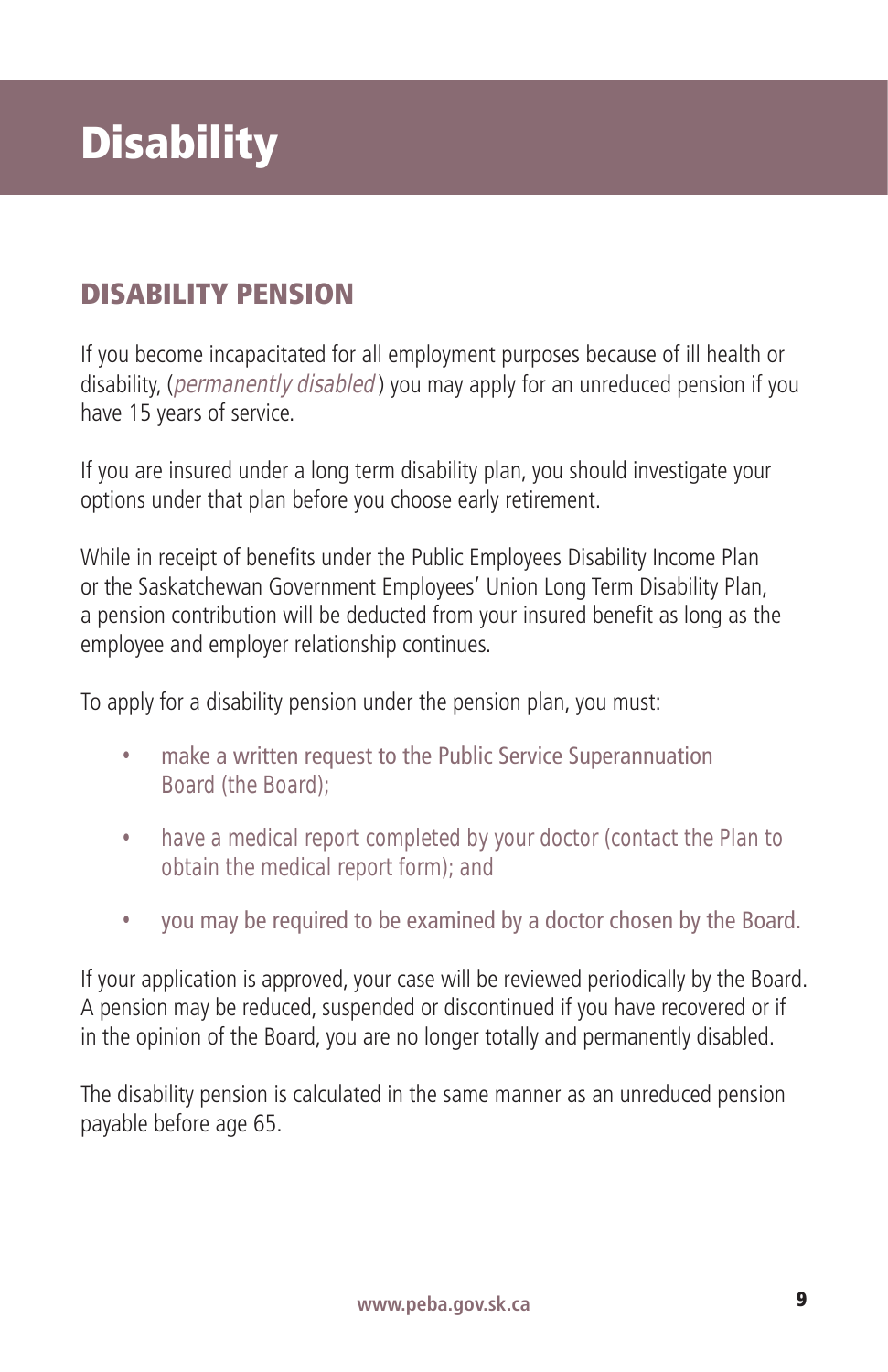## TERMINATION OPTIONS

You have three options for what to do with your PSSP pension if you terminate employment before you retire.

REFUND OF CONTRIBUTIONS DEFERRED PENSION RECIPROCAL TRANSFER

## REFUND OF CONTRIBUTIONS

If you are not eligible to receive an immediate unreduced pension allowance, you may request a refund of your contributions plus accrued interest.

#### REFUND PAYMENT METHODS

- a) Lump sum payment less required income tax deductions. A refund of your contributions and interest is taxable income for the year in which it is received. The tax deducted may or may not be sufficient depending on your total income from all sources for the year.
- b) Transfer your contributions and interest to a registered retirement savings or pension plan. (Income tax will not be deducted on the monies being transferred.)
- c) A combination of (a) and (b).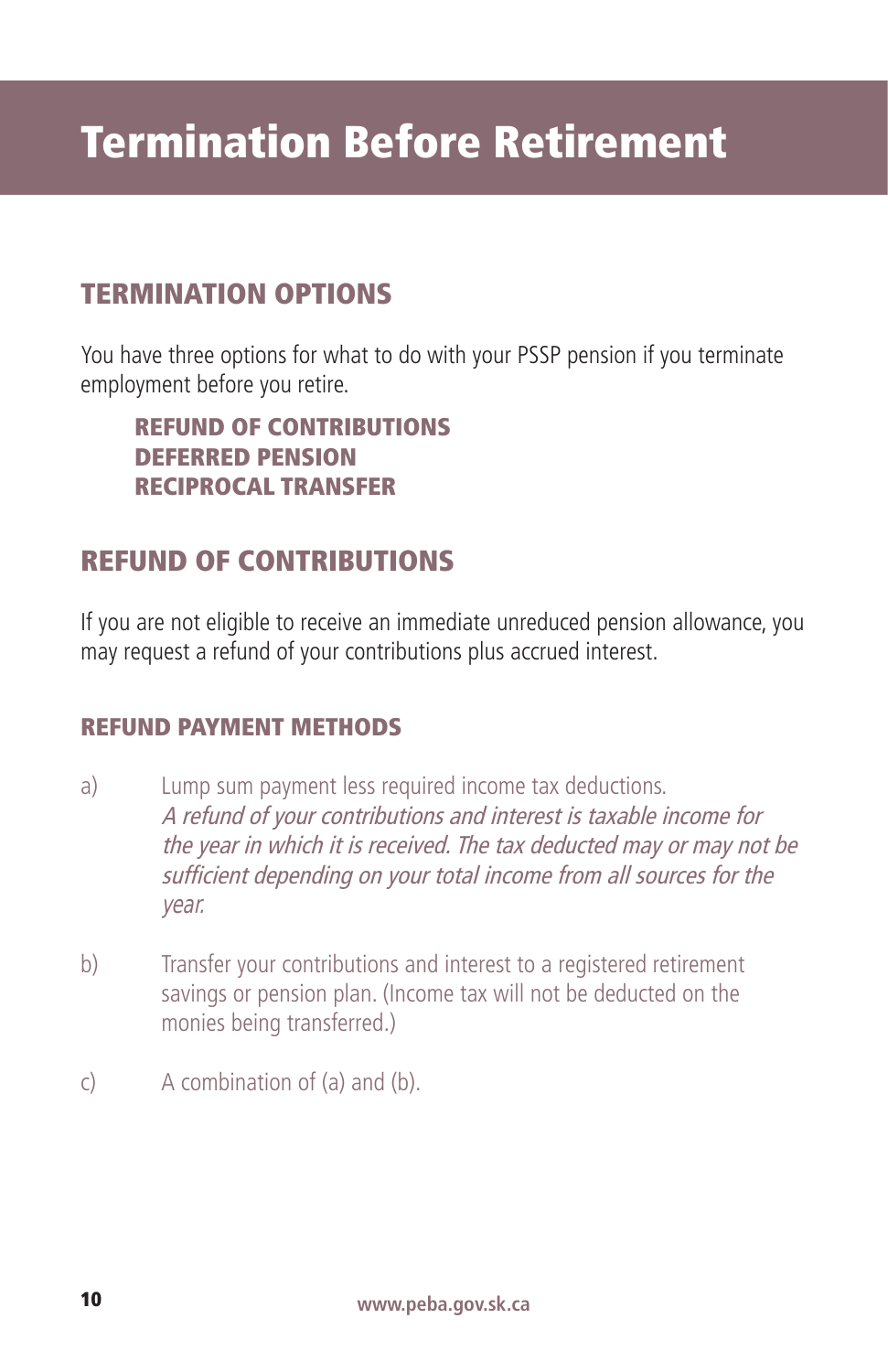## DEFERRED PENSION

You may choose to leave your contributions in the Plan and receive a deferred pension from the Plan if:

- you are age 30 or older with 10 or more years of service, you may choose to receive a deferred pension payable at age 65;
- you have 20 or more years of service, you may choose to receive a deferred unreduced pension payable to you as early as age 60; or
- you have 30 years of service, you may choose to receive a deferred pension paid to you as early as age 55 at a reduced amount.

You may cancel your deferred pension before it becomes payable and make a written request for a refund of your contributions plus accrued interest. Once you become eligible to receive an unreduced pension from the Plan, you are no longer eligible to receive a refund of your contributions plus accrued interest.



**www.peba.gov.sk.ca www.peba.gov.sk.ca** 11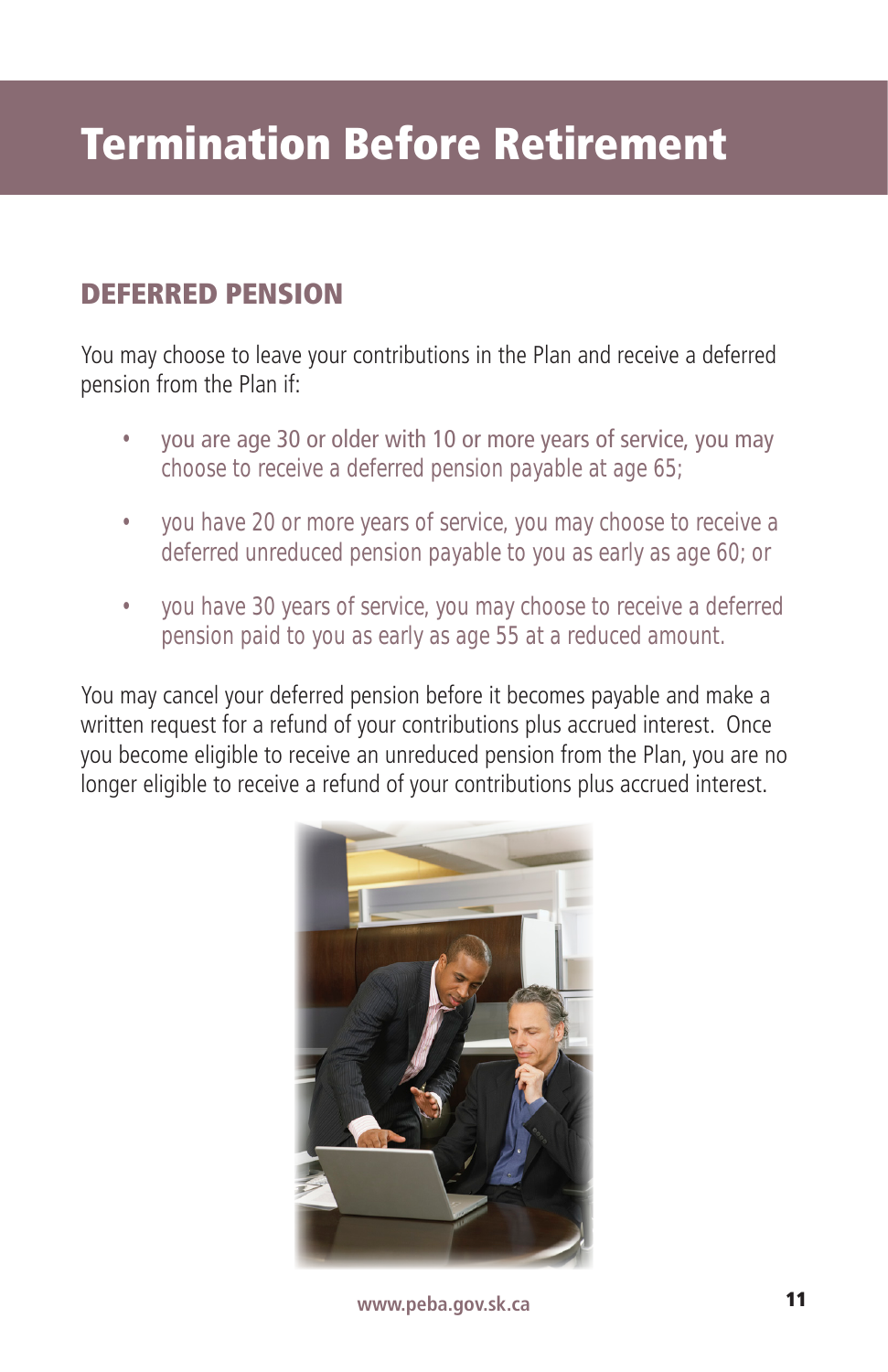### RECIPROCAL TRANSFER

If you start work with an employer whose pension plan has a reciprocal agreement with PSSP, you may apply to transfer your service and contributions to your new plan.

Under a reciprocal agreement, service is credited to you in accordance with the requirements of your new pension plan, based on the amount transferred. The amount transferred may or may not pay for your full amount of service with your new pension plan.

Each reciprocal agreement has unique clauses so you should discuss your situation with the administrators of each of the pension plans involved.

PSSP and the Saskatchewan Transportation Company Superannuation Plan have reciprocal agreements with:

- City of Moose Jaw;
- Province of British Columbia;
- Province of Newfoundland;
- Province of Ontario;
- Saskatchewan Crown Investments Corporation;
- Saskatchewan Indian Agricultural Program;
- Saskatchewan Teachers' Federation:
- Saskatchewan Teachers' Superannuation Commission;
- Saskatchewan Telecommunications Pension Plan Board\*; and
- University of Regina.

\*Also has a reciprocal agreement with the Liquor Board Superannuation Plan.

Please note that the list of plans with reciprocal agreements shown is subject to change. The list of pension plans that have reciprocal agreements with the Plan is kept current on our website.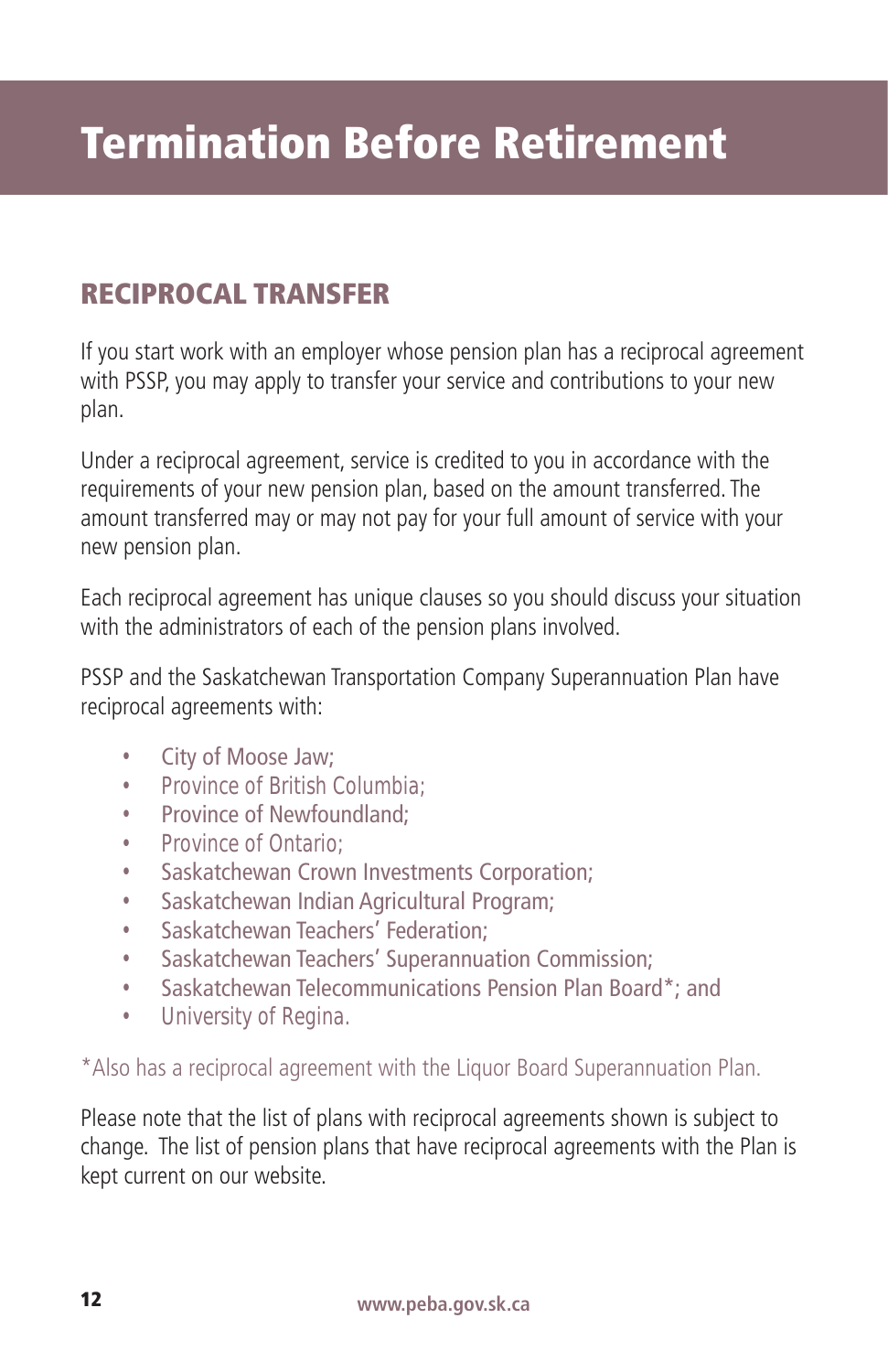## DEATH BENEFIT

If you die before you start your pension, a death benefit is paid to your beneficiary by the Plan.

If you have a spouse, your spouse is your sole beneficiary. Your spouse would be entitled to a pension payable for life calculated as if your date of death was the date you retired.

If, at the date of your death, you had more than 10 years of pensionable service, your dependent children at the time of your death may be entitled to a dependent's pension until the end of the month in which each child turns age 18.

If you do not have a spouse or dependent children at the time of your death, your contributions and interest, less income tax, will be refunded to your estate.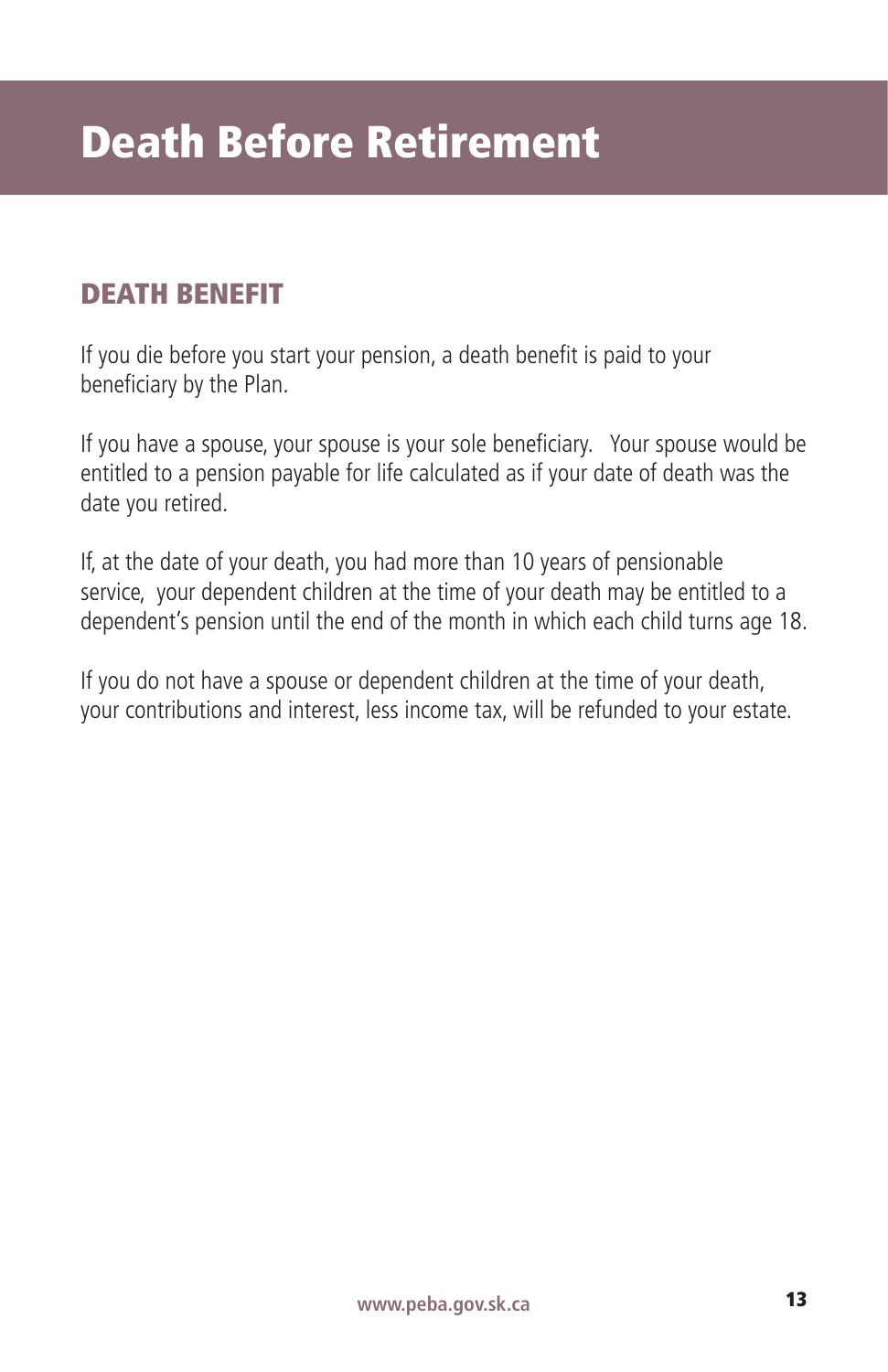## CALCULATING YOUR BENEFIT

PSSP is a defined benefit pension plan. Defined benefit plans provide a pension benefit based on a formula.

The PSSP pension formula uses your Highest Average Salary (HAS), your pensionable service, and an accrual rate in effect during your years of service.

Your HAS is the average of your highest five calendar years of pensionable salary. A calendar year is from January 1 to December 31.



## LIFETIME PENSION FORMULA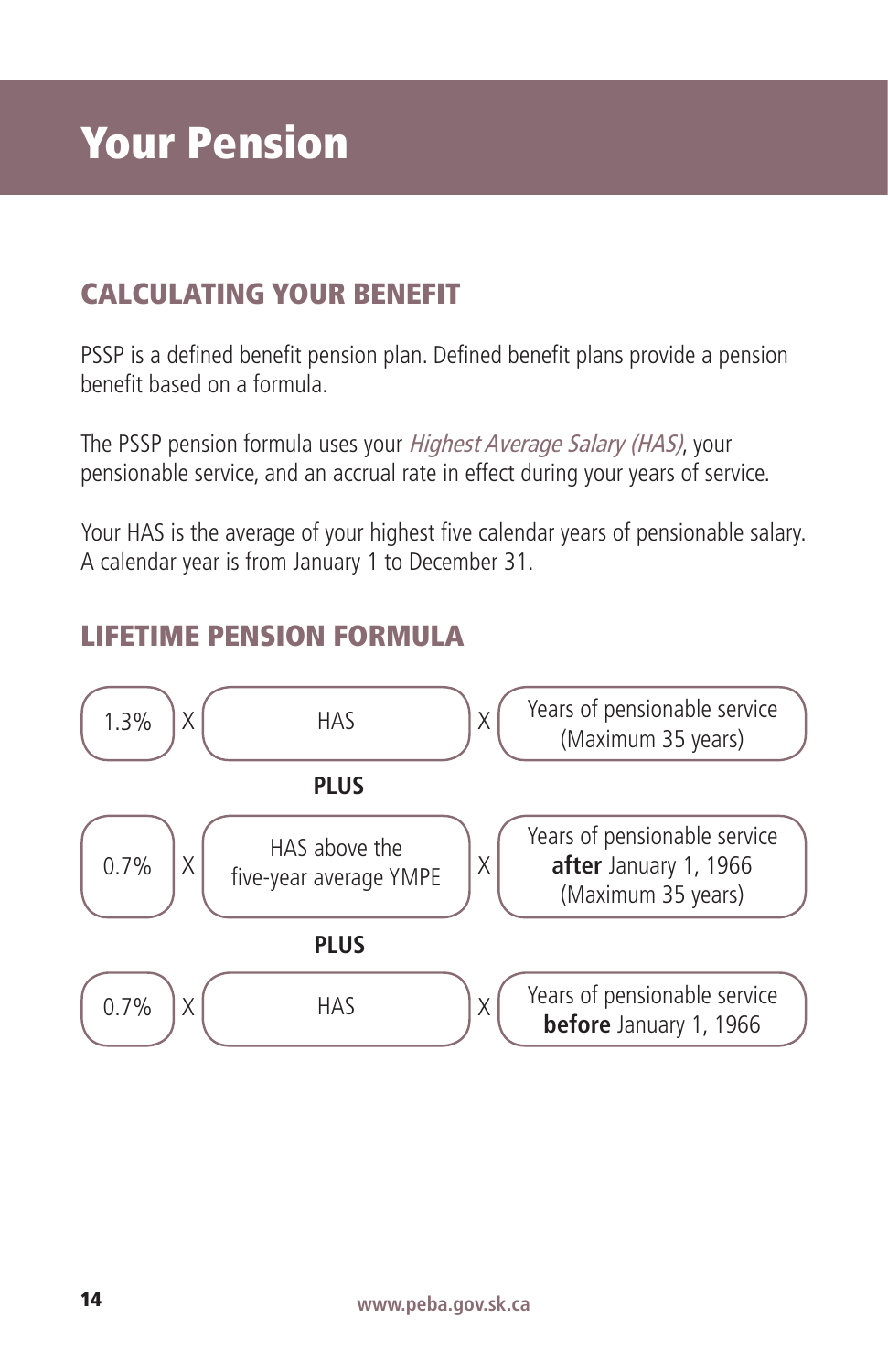## BRIDGE BENEFIT FORMULA

If you retire before age 65, you are entitled to a bridge benefit payable to the end of the month you turn 65.

0.7%  $\begin{vmatrix} x \end{vmatrix}$  HAS up to the  $\begin{vmatrix} x \end{vmatrix}$ 

Years of pensionable service **after** January 1, 1966 (Maximum 35 years)



## ENHANCED BRIDGE BENEFIT

You may choose to receive an *Enhanced Bridge Benefit* to age 65. The Enhanced Bridge is based on:

- your age, and your spouse's age (if you are married); and
- the amount of the Old Age Security (OAS) benefit in effect on the date your pension becomes payable.

If you elect to receive the Enhanced Bridge you will receive a higher pension benefit to age 65. After age 65, you will continue to receive the basic lifetime pension but at a reduced amount. This is because the reduction at age 65 is the full amount of the OAS at retirement not the amount you are receiving. Your choice is irrevocable once the first payment is made to you.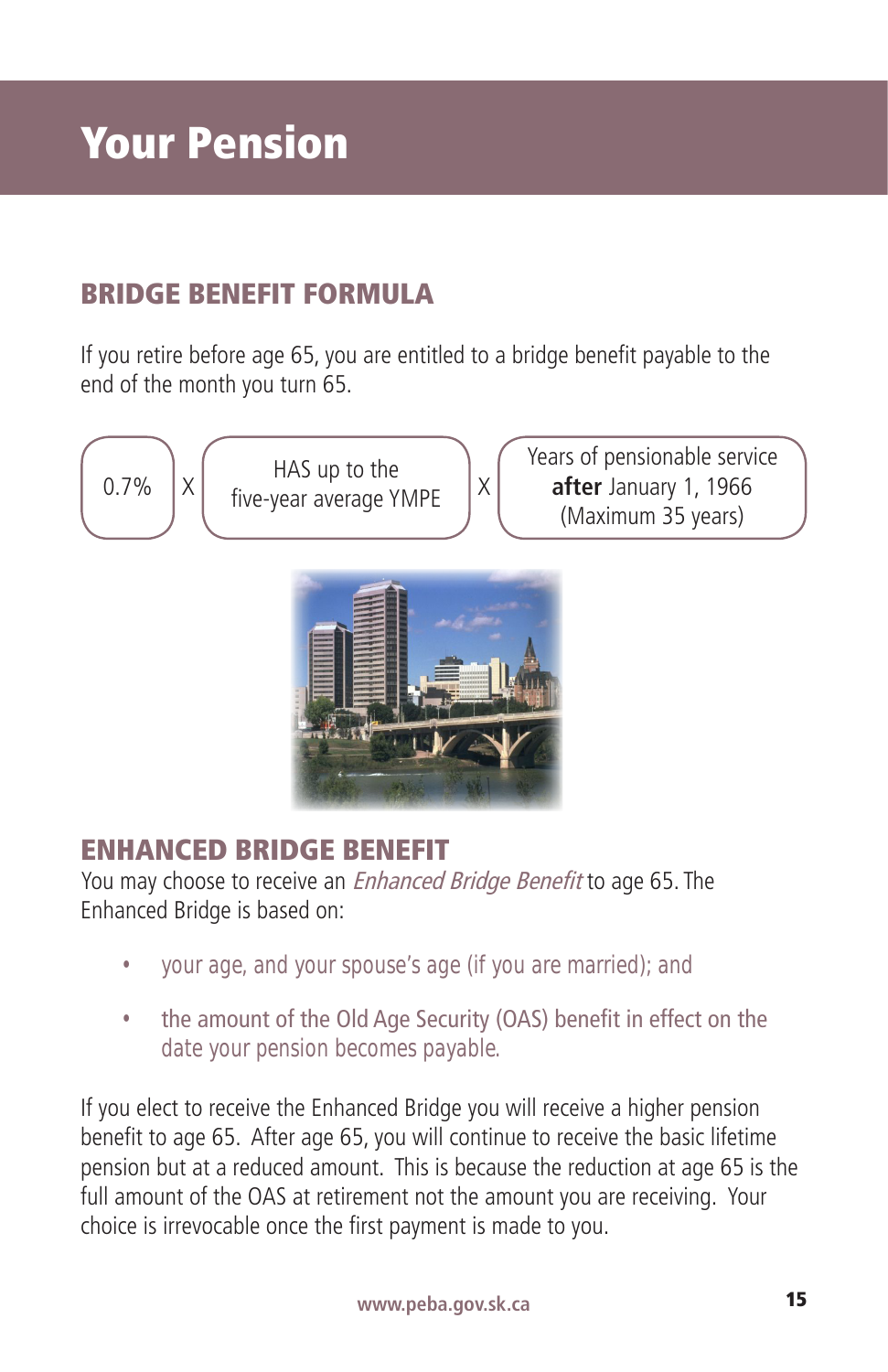## SAMPLE PENSION CALCULATION

As of June 30, 2009 John is 60 years old. He has 26.5 years of pensionable service. John's HAS is \$47,000.00 per year, or \$3,916.67 per month.

**Calculate John's Lifetime Pension**



Total: \$16,818.49 per year or \$1,401.54 per month.

#### **Calculate John's Bridge Benefit**

John's bridge benefit is calculated using salary up to the five-year average YMPE.

 $(0.7\%) \times (43,620.00^*) \times (26.5000) = (48,091.51)$ 

Total: \$8,091.51 per year or \$674.29 per month

**John's combined monthly pension to age 65:**

| Lifetime Pension       | \$1,401.54 |
|------------------------|------------|
| Bridge Benefit         | 674.29     |
| Total Combined Pension | \$2,075.83 |

**John's monthly pension after age 65:**

| Lifetime Pension | \$1,401.54 |
|------------------|------------|
|------------------|------------|

\* The five-year average YMPE for 2009.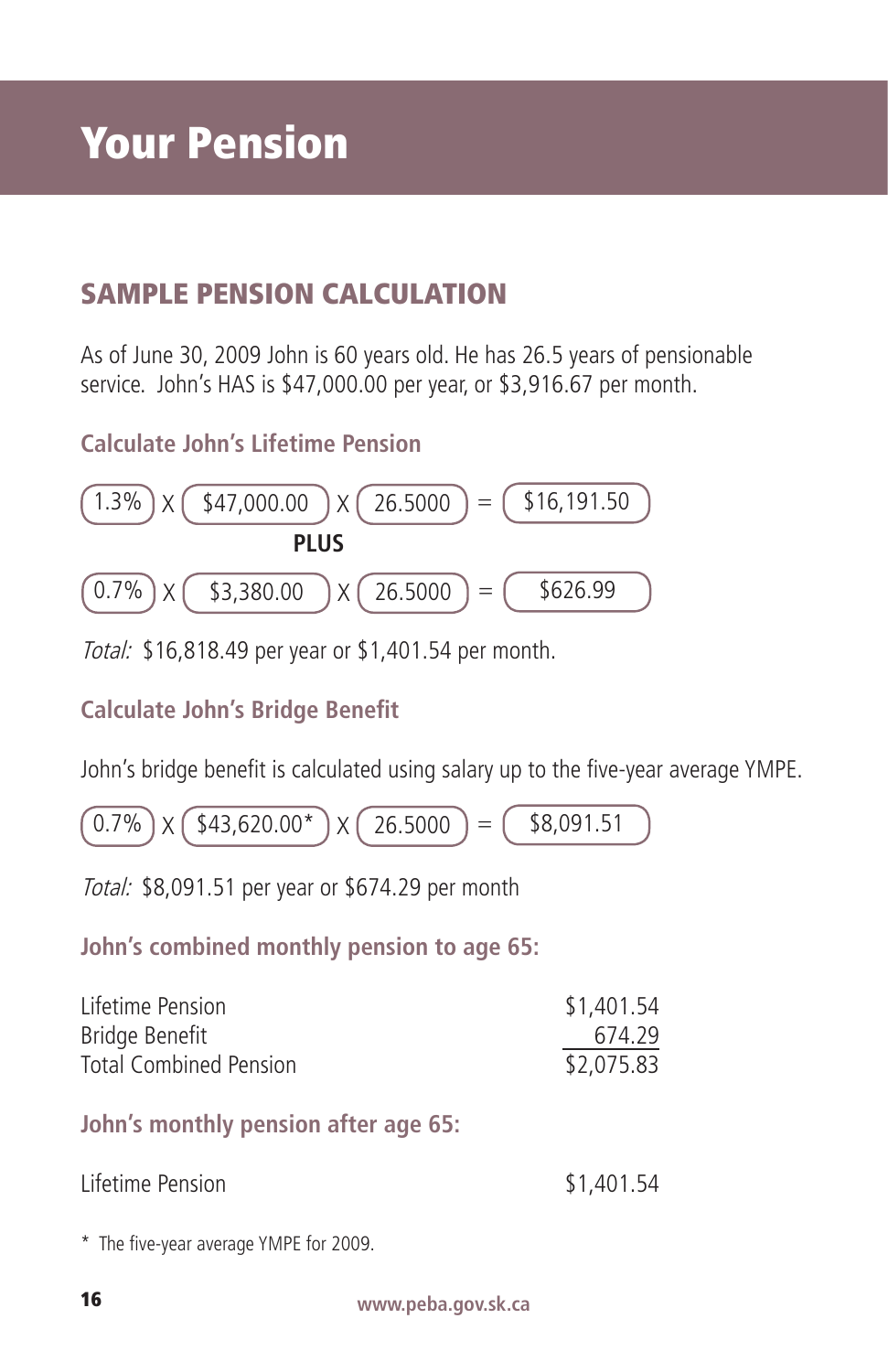## THE MEANING OF RETIREMENT

Retirement means that you have elected to terminate your employment (stop working) with a PSSP employer and receive a pension from the Plan.

When you retire, your employer must send a termination form to PSSP.

#### NORMAL RETIREMENT AGE

Normal retirement age is 65 for PSSP members.

#### EARLY RETIREMENT

You may retire and receive a pension with no reduction if you:

- are age 60 with a minimum of 20 years of eligibility service;
- have 35 years of eligibility service; and
- have a minimum of 15 years of service and are incapacitated for all employment purposes because of ill health or other disability.

You are eligible for a reduced pension at age 55 with a minimum of 30 years eligibility service. Your lifetime pension and bridge benefit will be reduced by:

- one-twelfth of 3.75% (0.3125%) for each month that your age at the time of your retirement is less than 60 years; and
- one-quarter of 1% (0.2500%) for each full year and any portion of a year that your years of service on the date of your retirement are less than 35 years.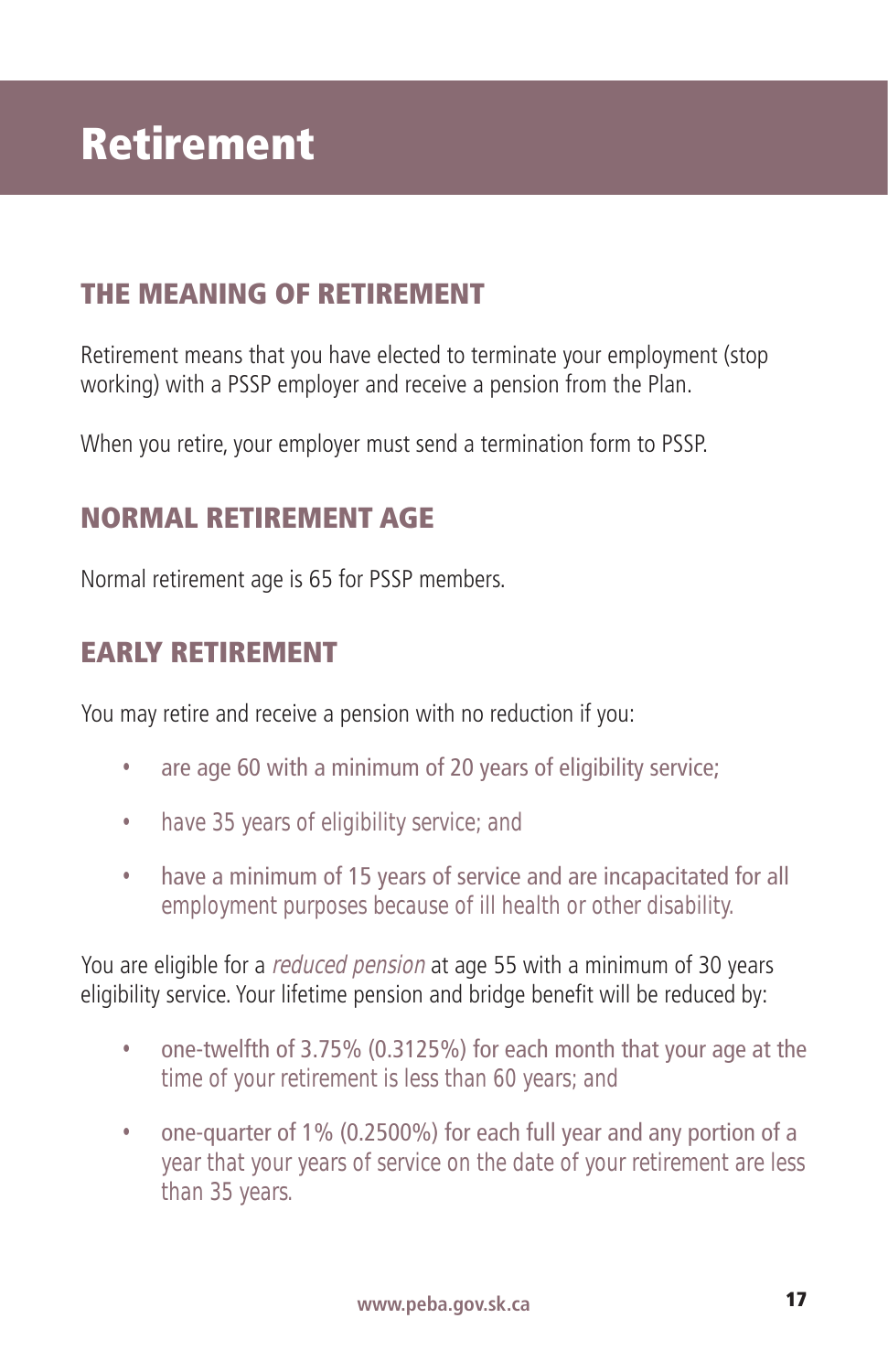## FORMS OF PENSION

Before you retire you must choose the retirement option that best meets your retirement needs. The option you choose determines the amount of pension you will receive and the amount of pension your spouse will receive in the event of your death. The option you choose also determines if your dependent children receive a dependent children's allowance, in the event of your death.

When you retire, you will receive your lifetime pension from PSSP. Your lifetime pension will be paid to you for as long as you live.

If you have a spouse at retirement, you and your spouse will receive a joint pension. With a joint pension, in the event of your death following retirement, your spouse would be entitled to a survivor benefit of at least 60 per cent of your lifetime pension.

You may increase the survivor benefit to 75 per cent or 100 per cent of your lifetime pension. Generally, the higher the survivor benefit percentage, the smaller your monthly pension will be.

You may also elect to add an Enhanced Bridge benefit to your pension. If you elect to receive the Enhanced Bridge you will receive a higher pension benefit to age 65 and a lesser lifetime pension benefit after age 65.

### INDEXING

Effective April 1, 2007, The Superannuation (Supplementary Provisions) Act was amended to provide guaranteed annual pension increases. These increases are equal to 70 per cent of the annual change in the rate of inflation, based on the Saskatchewan All Items Consumer Price Index (CPI).

Increases are applied April 1 of each year.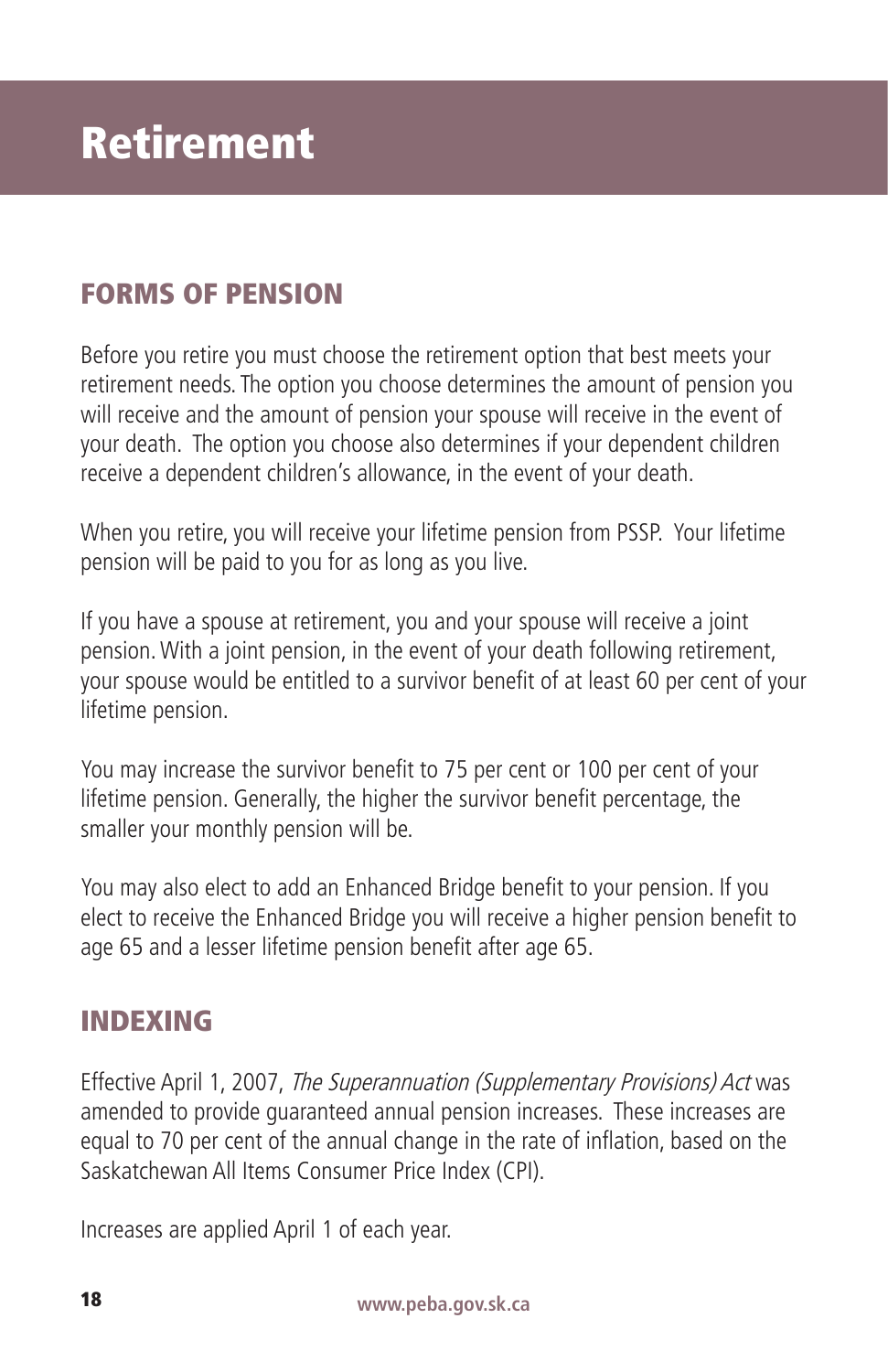## THREE STEPS TO STARTING YOUR PENSION

If you want to retire, you must apply to the Plan, in writing, at least two months before the date your pension is to begin. Two months is the minimum notice so that the whole process is complete in time for you to begin receiving payments.

The earlier you start the process, the more time you will have to consider your retirement options. You might also avoid delays if PSSP requires further information after receiving your application. Six months before your retirement date is a good time to start the process.

#### **Step 1**

Contact PSSP and request a pension estimate approximately six months before the date you want to retire.

#### **Step 2**

PSSP will provide you with a written estimate that explains all your pension options. The Plan will also provide you with an Application for Pension Benefits form.

#### **Step 3**

You must decide which options you want, then return the completed form and any required documentation.



You must provide certified copies of your birth certificate, and if married, your spouse's birth certificate and your marriage certificate.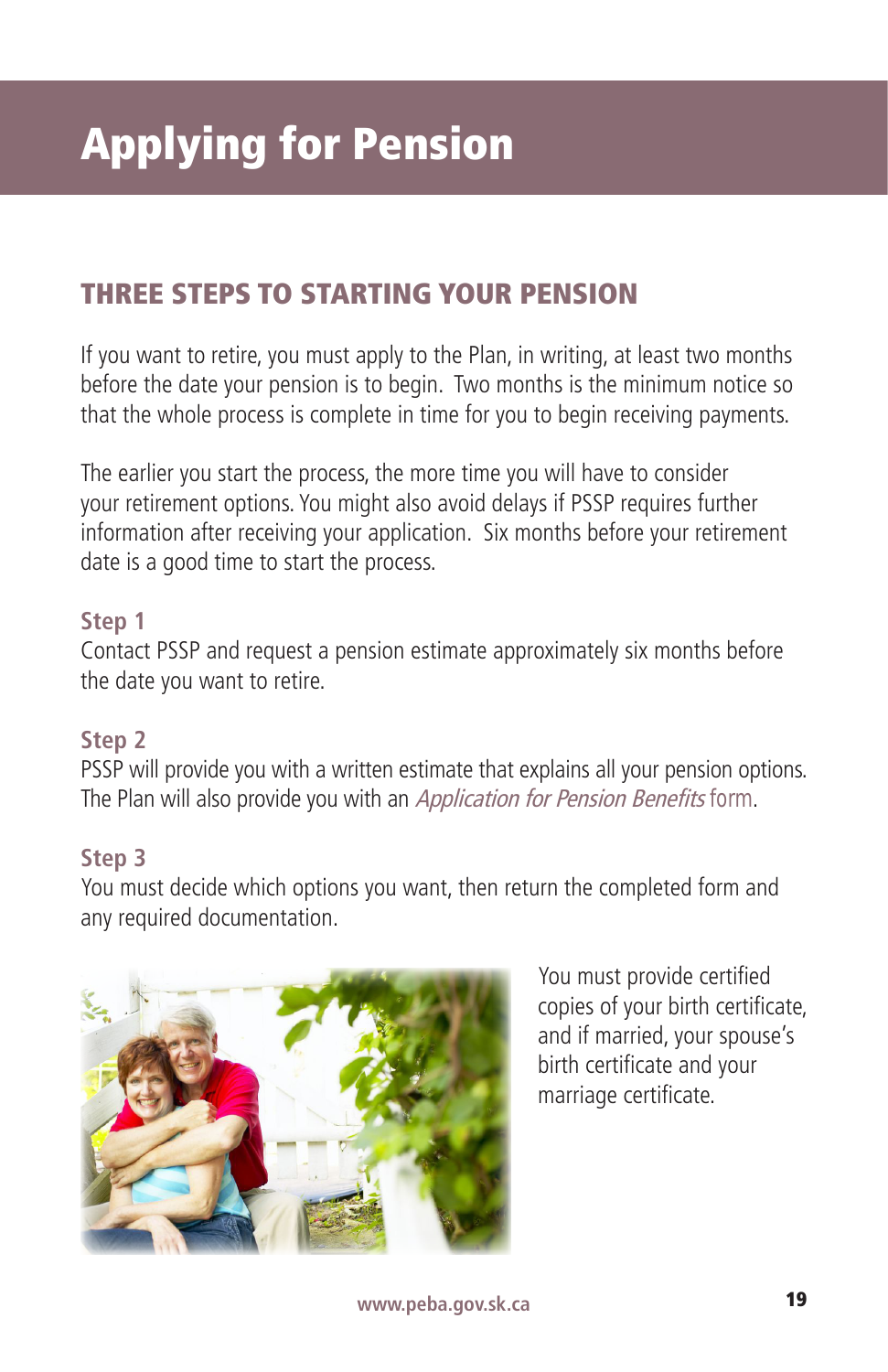## Death After Retirement

### BENEFITS PAYABLE

If you die after you start your pension, the benefits payable from the Plan will depend on:

- whether you have a surviving spouse at the date of your death;
- whether you have surviving dependent children under the age of 18 at the date of your death; and
- the options chosen at retirement.

If you have a spouse on the date you retire, your spouse will be entitled to a joint pension. Your spouse will receive the pension at the survivor benefit percentage elected at retirement for his or her lifetime.

If you do not have a spouse on the date you retire (or if your spouse dies before you), and you have dependent children under age 18, the dependent is entitled to the survivor benefit which will be 60 per cent of the member's pension. The benefit will be paid to the legal guardian or the Public Trustee's Office. When the dependent turns 18, payments to the dependent cease and the remaining contributions and interest is paid to the estate. Income tax is deducted from any amounts payable.

If there is no surviving spouse or dependent children, your estate would receive a refund of any contributions and interest remaining in the Plan. Normally all contributions and interest in the Plan are exhausted after you have received pension payments for five to seven years.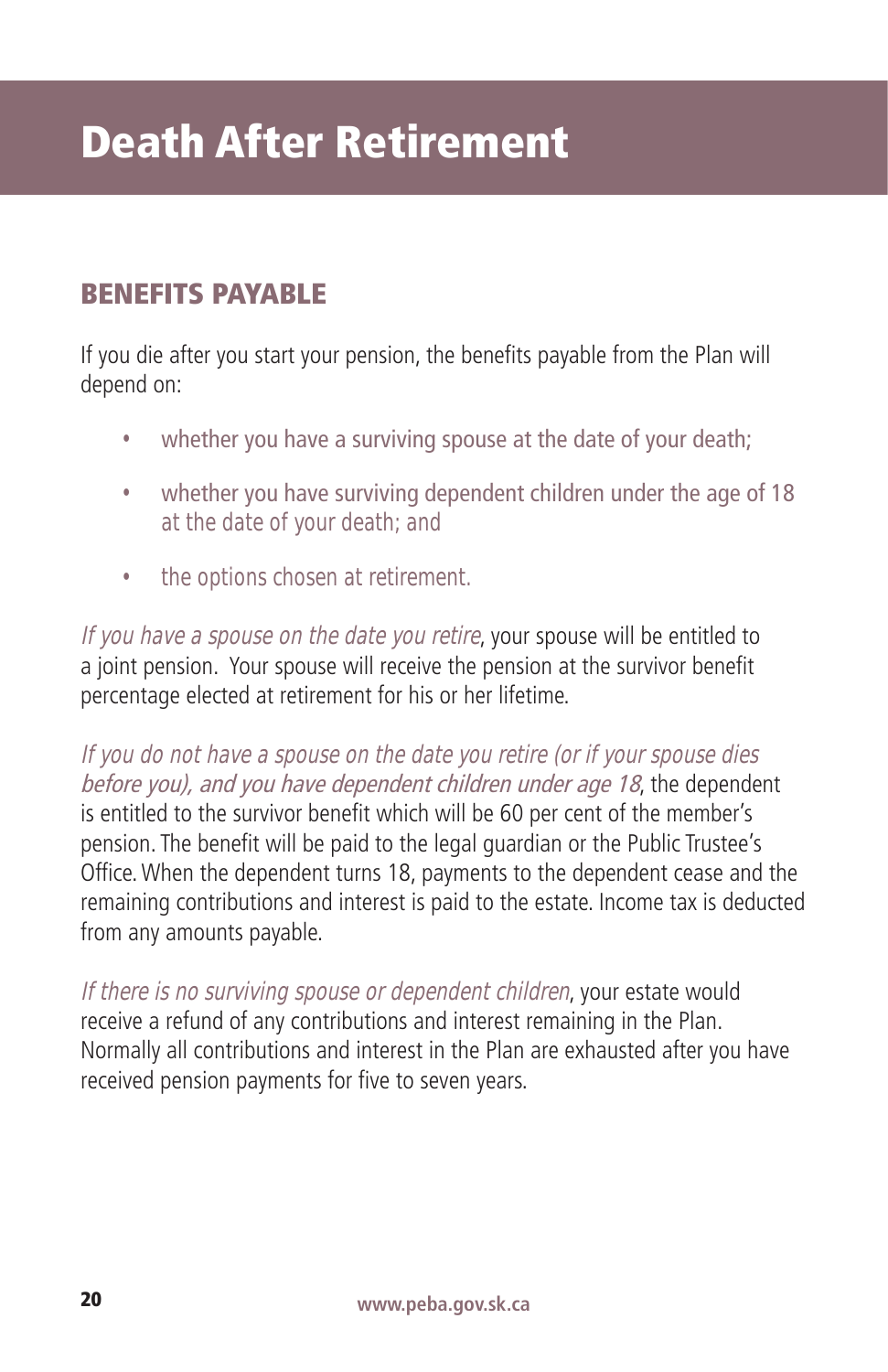## ADDING A NEW SPOUSE AFTER RETIREMENT

To add a new spouse one of these conditions must be met:

- you do not have a spouse at retirement and enter a spousal relationship after retirement;
- you get divorced after retirement and enter a new spousal relationship; or
- your spouse predeceases you after retirement and you enter a new spousal relationship.

Your spouse at the time you retire is the spouse to whom a spousal benefit is paid in the event of your death, unless you have added a new spouse after retirement.

## SPOUSAL WAIVER

If your spouse at retirement is still living, that ex-spouse must sign a *Waiver of* Spousal Benefits form. Then you can have your pension recalculated to add a new spouse.

The waiver must be signed by the ex-spouse outside your presence, and in the presence of a lawyer licensed or otherwise entitled to practice law in Saskatchewan. Only your ex-spouse may complete the waiver.

Once the waiver has been supplied to the Plan it is irrevocable and your ex-spouse is deemed to no longer be your spouse.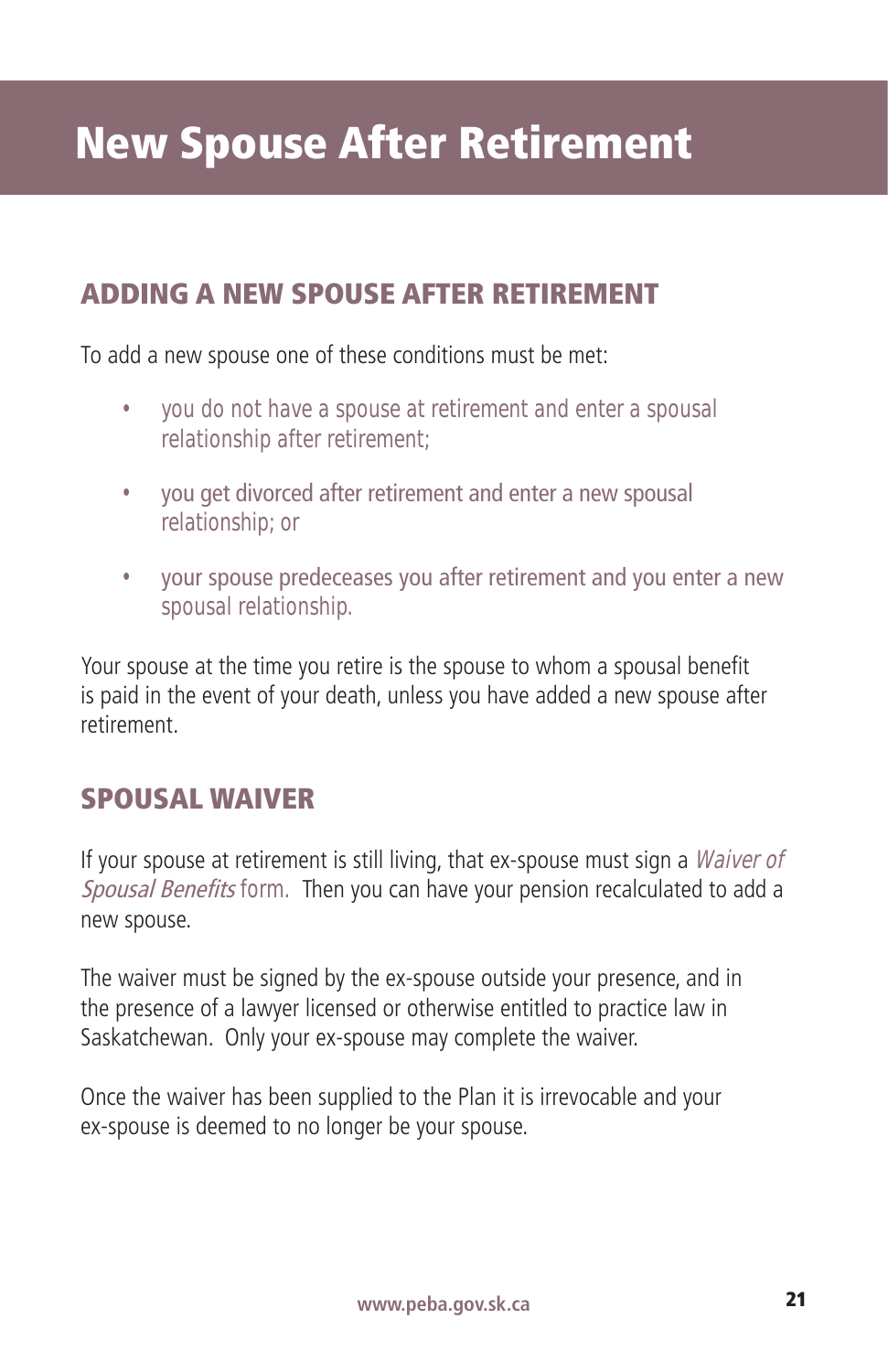## COST

To have your pension recalculated to add a new spouse you must submit a non-refundable fee of \$300 along with your request to have your pension recalculated to add a new spouse. The \$300 fee covers the cost of the Plan Actuary recalculating your pension.

## CALCULATION

Your pension will be recalculated based on your age and the age of your new spouse at the time the request for adding a new spouse is received.

You will be provided with a copy of the recalculated pension results. You may then decide whether or not you wish to proceed with adding a new spouse.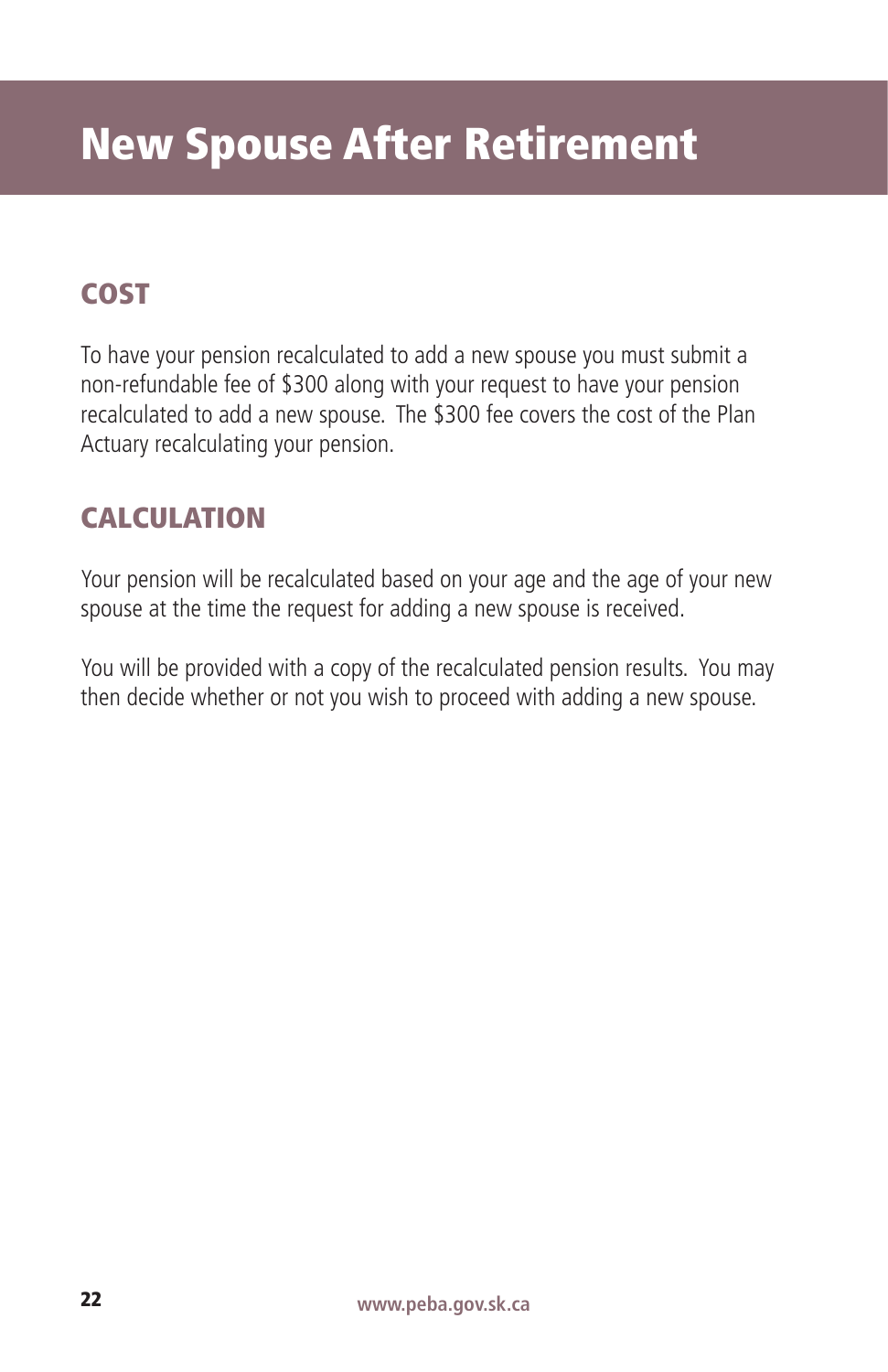## PROTECTION

Your pension cannot be used as collateral. It cannot be garnisheed, attached, or seized except in the case of court orders issued under The Enforcement of Maintenance Orders Act or The Family Property Act.

After you begin receiving your pension from the Plan, your pension can be garnisheed under the provisions of the *Income Tax Act* (Canada).

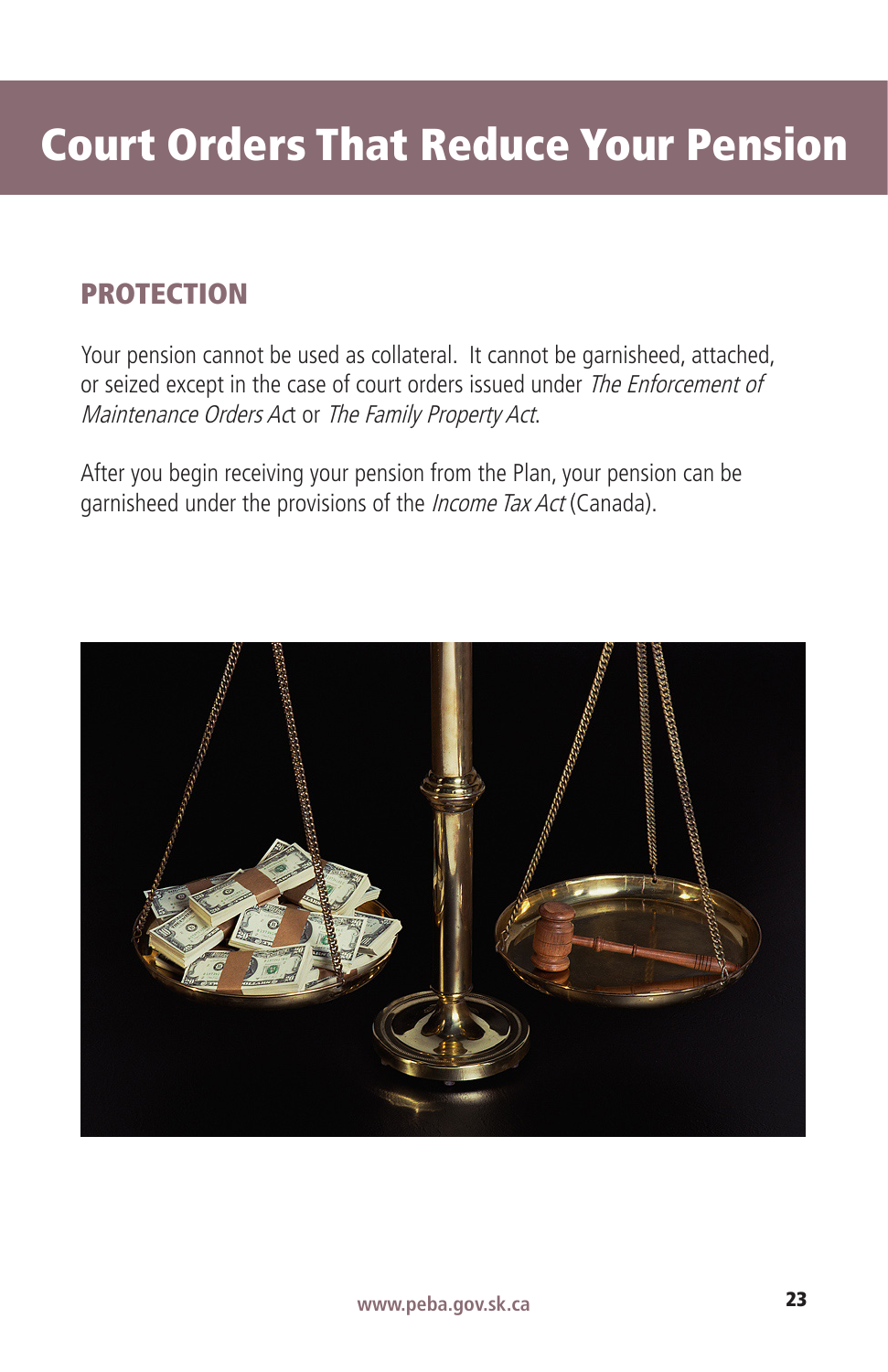### BREAKDOWN OF SPOUSAL RELATIONSHIP

The Family Property Act provides for the division of family property in the event of breakdown of spousal relationship.

Your pension is family property under The Family Property Act. If you end a spousal relationship, PSSP can divide your pension according to the terms and conditions set out in a court order or interspousal contract issued under The Family Property Act.

If a member is not eligible to receive a pension without reduction, the amount that can be divided is the Commuted Value (CV) of the pension earned, from the date the spousal relationship began, to the date specified in the order or agreement. The ex-spouse's portion of the CV must be transferred to a Locked-In Retirement Account (LIRA) on behalf of the ex-spouse.

If a member is eligible to receive a pension without reduction, the amount that can be divided is either the CV of the pension earned, from the date the spousal relationship began, to the date specified in the order or agreement, or as a division of the pension when it becomes payable, as provided in the order or agreement.

If you have not yet retired, and the CV of your pension is divided, your future pension benefits will be permanently reduced.

If you have retired, the only amount available for division is your monthly pension payments in accordance with the terms specified in the court order or interspousal agreement.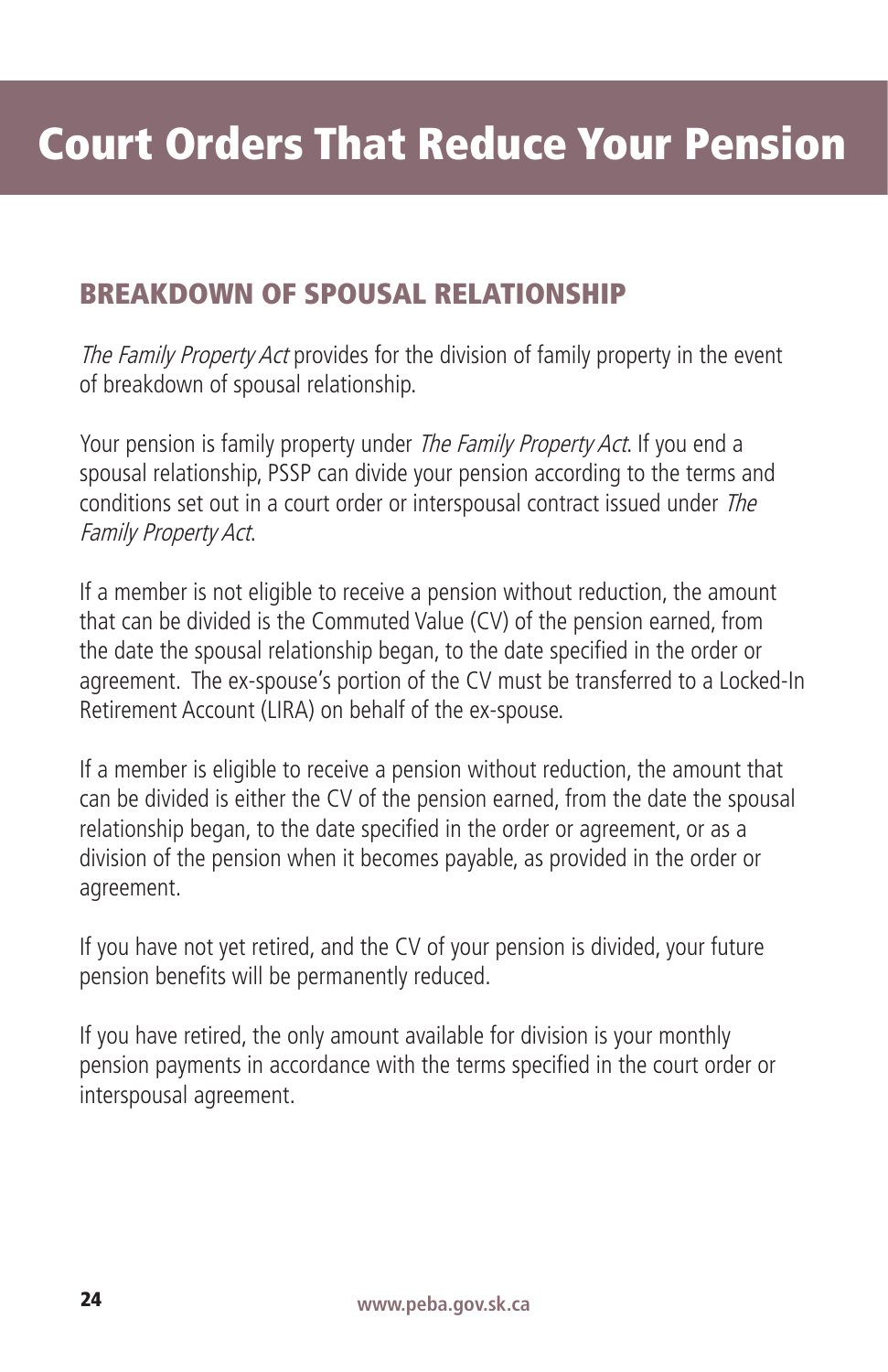## IF YOU HAVE QUESTIONS

If you have questions about the Plan, please contact PSSP. The mailing address, telephone numbers and e-mail address are listed on page 26. You can obtain published materials by contacting PSSP, or by visiting PSSP's website.

#### MEMBER PRESENTATIONS

PSSP conducts member presentations about the Plan. If there is sufficient interest in your area (15 or more people who will attend a presentation), PSSP welcomes your request for a presentation.

#### RETIREWIT<sup>H</sup> EASE WORKSHOP

RetireWithEase workshops are available for all Plan members. These workshops are designed to help you make informed decisions about your retirement. See the Plan website for dates and to register for a workshop.

### INDIVIDUAL CONSULTATION

PEBA staff are available to Plan members for one-on-one meetings. Contact the Plan to arrange a meeting with PSSP staff or one of PEBA's Retirement Information Consultants.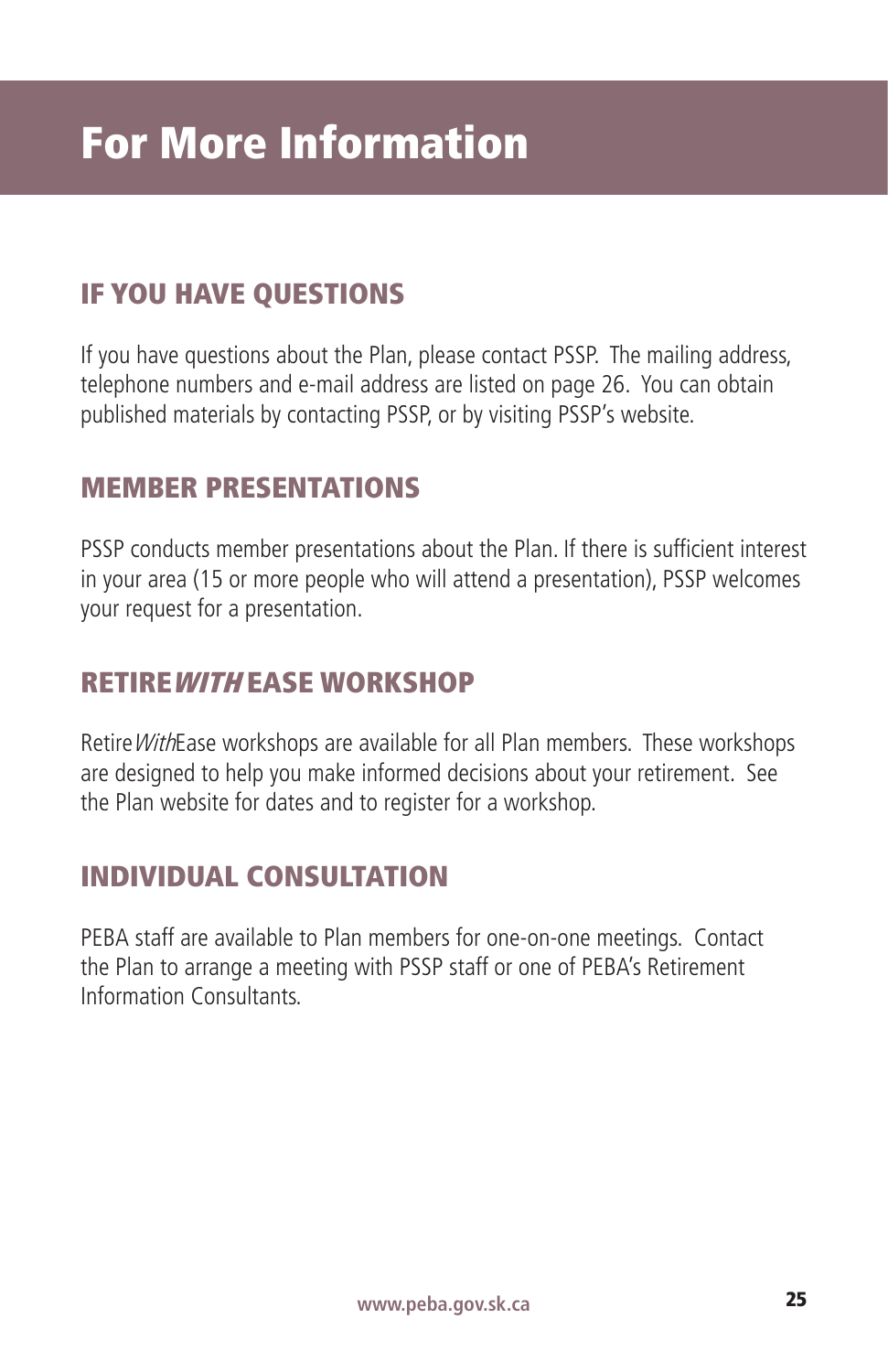# Contact Us



| Mail    | Public Service Superannuation Plan<br>c/o Public Employees Benefits Agency<br>1000 - 1801 Hamilton Street<br>REGINA, SK S4P 4W3 |
|---------|---------------------------------------------------------------------------------------------------------------------------------|
| Phone   | 306-787-5442 (in Regina)                                                                                                        |
| Fax     | 306-787-0244                                                                                                                    |
| Fmail   | pssp@peba.gov.sk.ca                                                                                                             |
| Website | www.peba.gov.sk.ca                                                                                                              |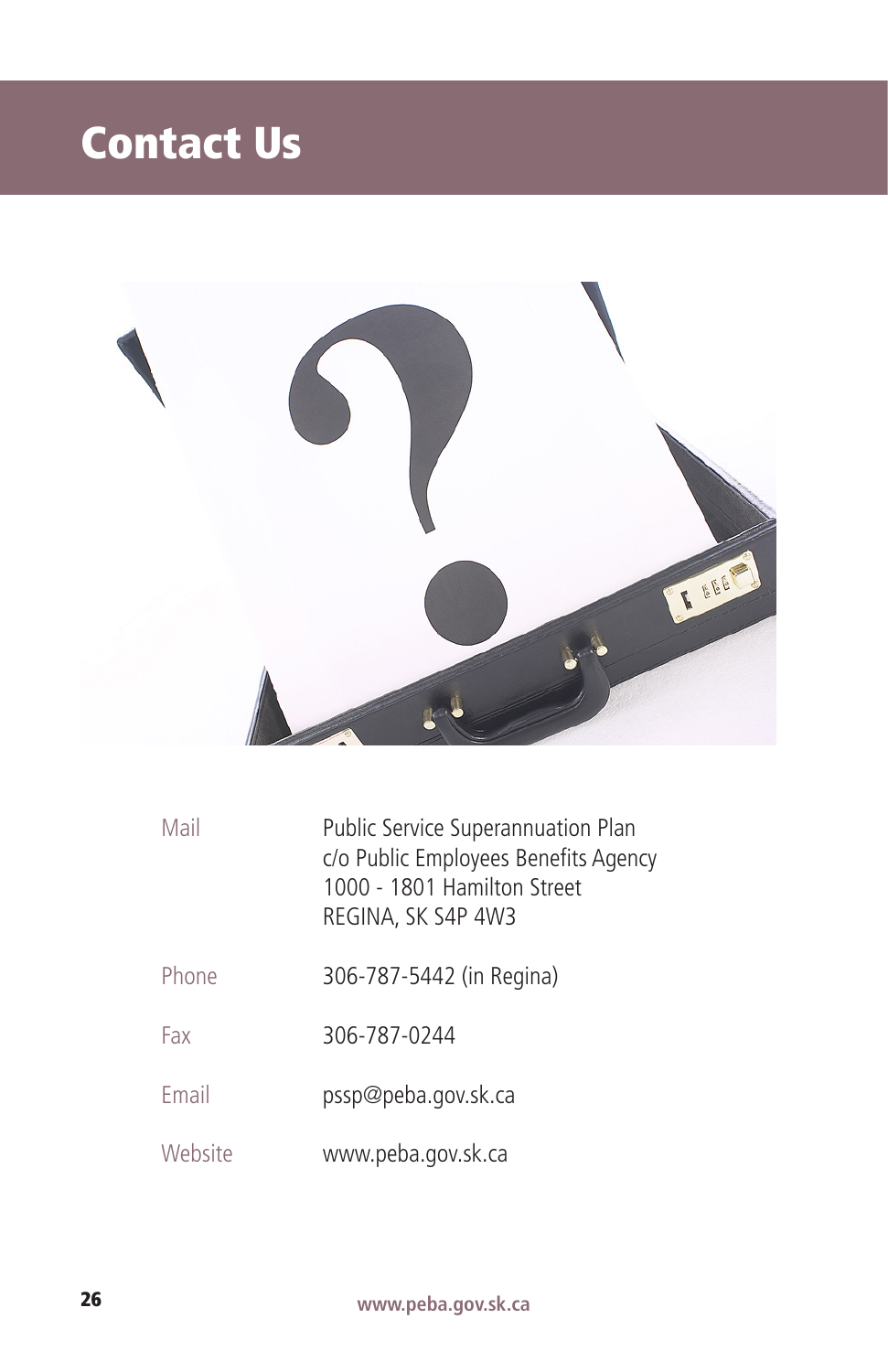## **Glossary**

#### ACCRUED BENEFIT

The amount of pension earned to date in a Defined Benefit pension plan.

#### ACCRUAL RATE

The percentage of your highest average salary used to calculate your pension.

#### BRIDGE BENEFIT

An additional benefit payable from retirement to the end of the month in which the member turns 65.

#### COMMUTED VALUE (CV)

The amount of money needed today to pay the member's earned pension when the member retires.

#### DEFERRED PENSION

A pension set up when a plan member terminates before retirement. This pension is payable in the future.

#### DEFINED BENEFIT PENSION PLAN

A pension plan that provides a pension benefit based on a formula.

#### ELIGIBILITY SERVICE

Service used to determine a member's eligibility for retirement.

#### ENHANCED BRIDGE

An additional benefit available to members who retire before age 65. The Enhanced bridge amount is based on the amount of the Old Age Security in effect in the month the pension becomes payable and the ages of the member and his/her spouse. The basic lifetime pension is reduced after age 65 to reflect the higher pension paid prior to age 65.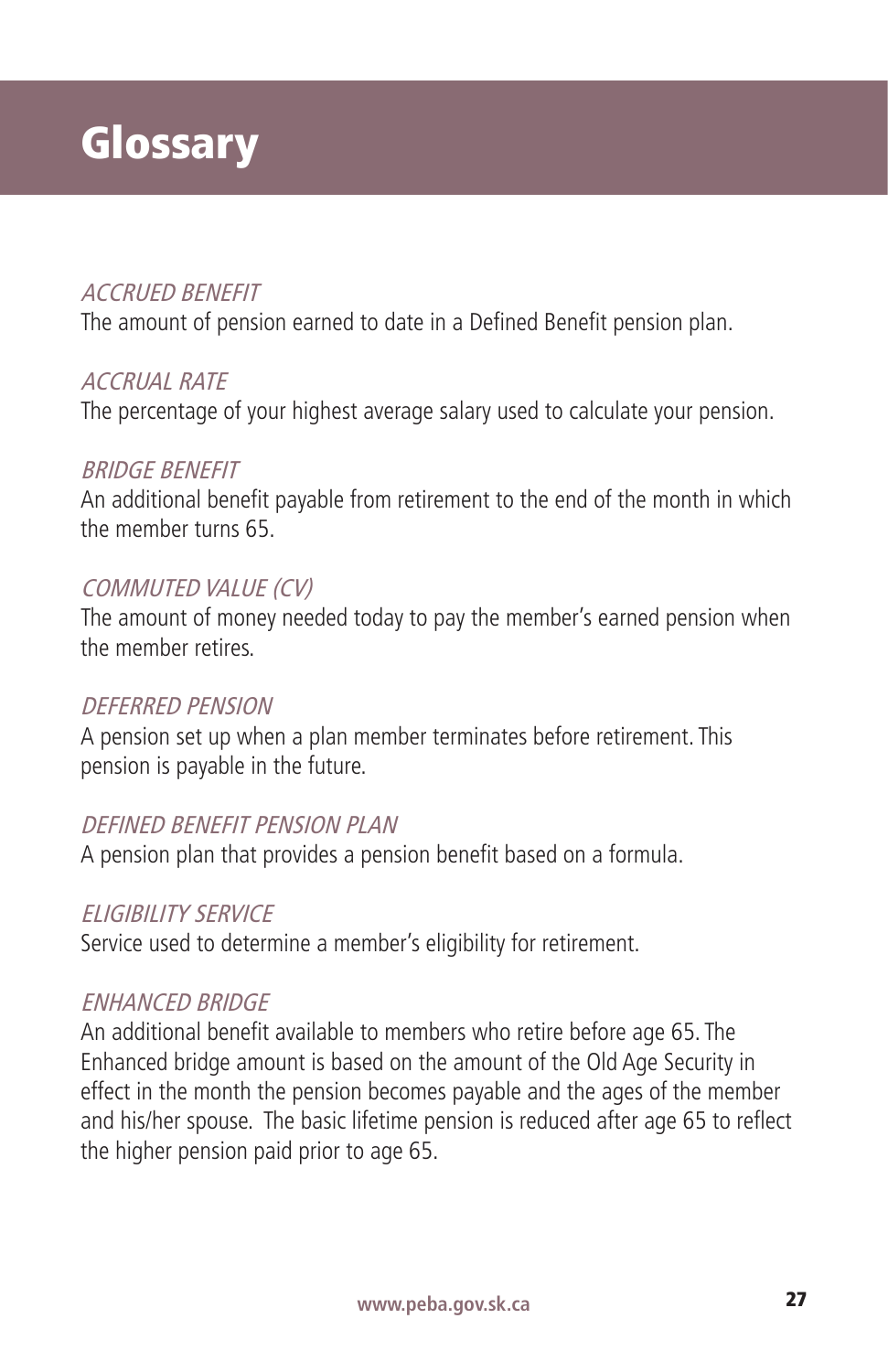# **Glossary**

#### HIGHEST AVERAGE SALARY (HAS)

The average of your highest five calendar years of pensionable salary.

#### JOINT LIFE PENSION

A pension payable as long as either the member or member's spouse is alive.

#### LOCKED-IN

Funds that cannot be withdrawn in cash and must be used to provide retirement income.

#### LOCKED-IN RETIREMENT ACCOUNT (LIRA)

A locked-in tax deferred savings plan.

#### **PFNSION**

Regular monthly payments from a pension plan to a person who has retired.

#### PENSIONABLE SALARY

The salary on which a plan member makes pension contributions.

#### PENSIONABLE SERVICE

Service for which a member has made contributions to the pension plan and service used in a pension calculation to determine a member's pension benefit.

#### PRIOR SERVICE

Any previous employment with a Saskatchewan Government Ministry, Board, Bureau, Commission, Crown Corporation or Agency of the Government of Saskatchewan. This employment may have been permanent, temporary, provisional, casual, part-time or seasonal.

#### REDUCTION FACTOR

The percentage that a pension is reduced based on age and years of service at retirement when a member does not meet the requirements for an unreduced pension.

#### SPOUSAL WAIVER

A legal document used by a plan member's spouse to give up benefits to which the spouse is entitled.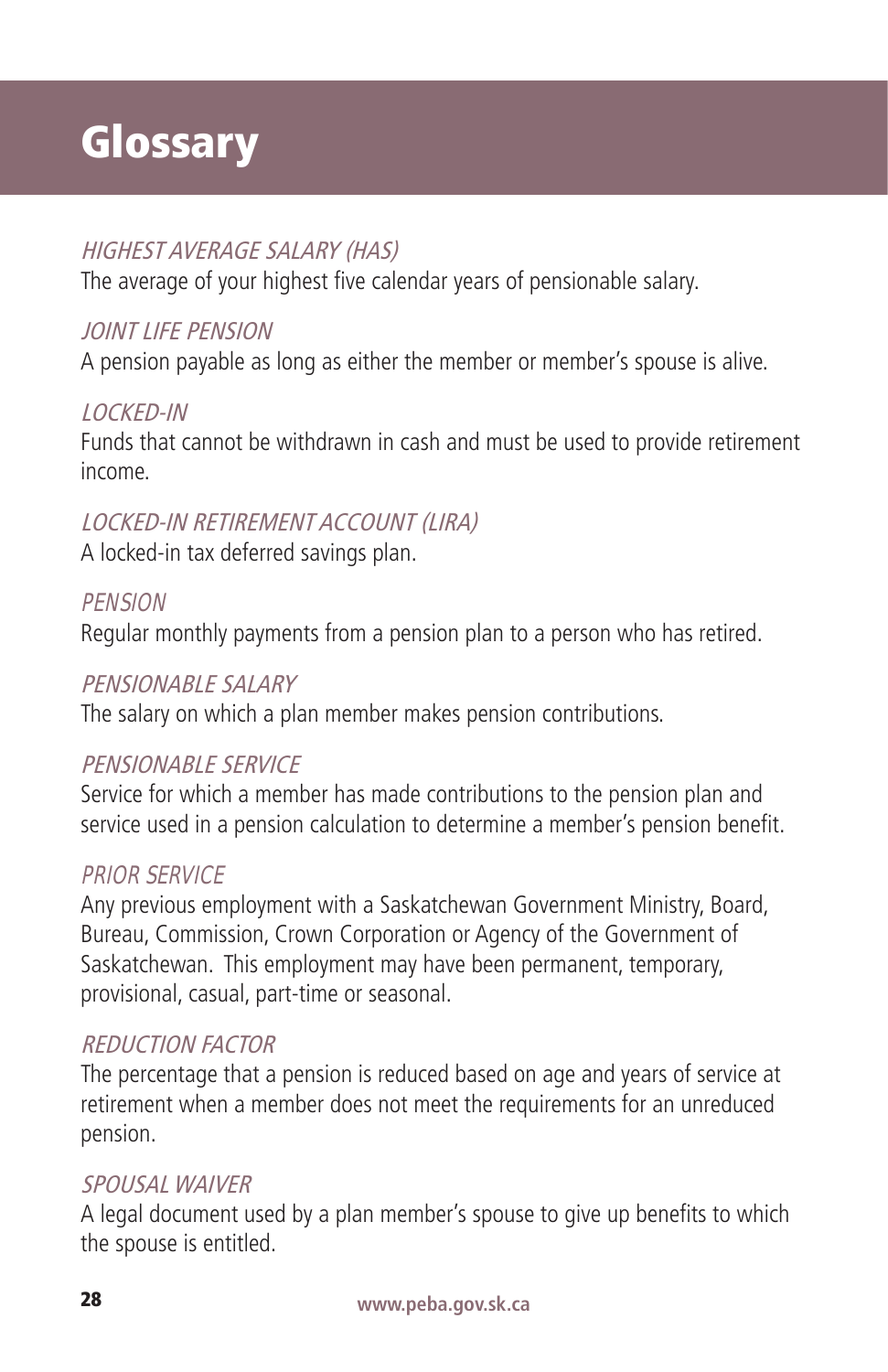## **Glossary**

#### SPOUSE

Your spouse is:

- the person to whom you are legally married; or
- if you are not married, the person with whom you are living in a conjugal relationship, and to whom at least one of the following situations applies. He or she:
	- has been living with you in a conjugal relationship for at least 12 continuous months;
	- is the parent of your child by birth or adoption; or
	- has custody and control of your child (or had custody and control immediately before the child turned 19 years of age) and your child is wholly dependent on that person for support.

A spousal relationship with someone to whom you are legally married ceases upon divorce.

A spousal relationship with someone to whom you are not married ceases upon a separation of at least 90 days due to a breakdown in your relationship. The individual immediately resumes being your spouse if you resume living together in a conjugal relationship.

A married spouse takes priority over another person even if that person meets the definition of a spouse. You cannot have more than one spouse at any given time.

#### SURVIVOR BENEFIT

A benefit payable to the spouse of a retired plan member who dies.

#### YEAR'S BASIC EXEMPTION (YBE)

A value set by the Canada Pension Plan and used in the calculation of your pension plan contributions.

#### YEAR'S MAXIMUM PENSIONABLE EARNINGS (YMPE)

A value set by the Canada Pension Plan and used in the calculation of your pension plan contributions and the calculation of your Bridge Benefit.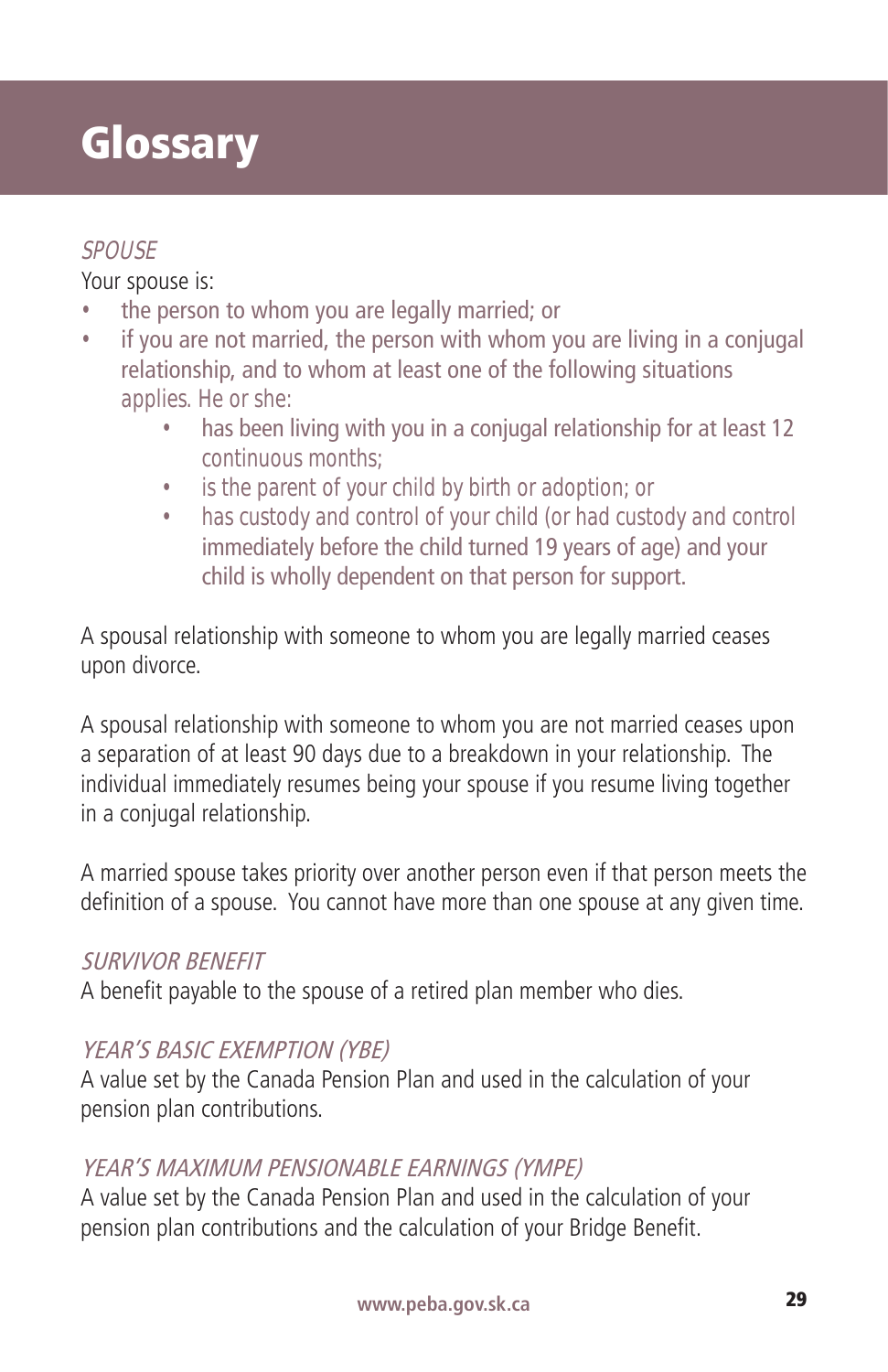## Index

```
bridge benefit, 15
common-law, See spouse.
contributions, 4, 5, 6, 8
         for a leave, 6
         maximum, 4
         rate, 4
         refunds, 10
death 
         before retirement, 13
         after retirement, 20
deferred pension, 11
disability, 6, 9, 17
divorce, See spousal relationship, breakdown of.
Enhanced Bridge Benefit, 15, 18
Family Property Act, 23, 24
fee-pension recalculation for new spouse, 22
Income Tax Act (Canada), 2, 4, 23
indexing, 18
leave of absence, 6
maintenance orders, enforcement of, 23
maternity leave, See parental leave.
parental leave, 6
pension 
         applying for, 19
         forms of, 18
         formula, 14
Public Employees Benefits Agency, 2, 25
Public Service Superannuation Board, 2, 6, 9, 25
```